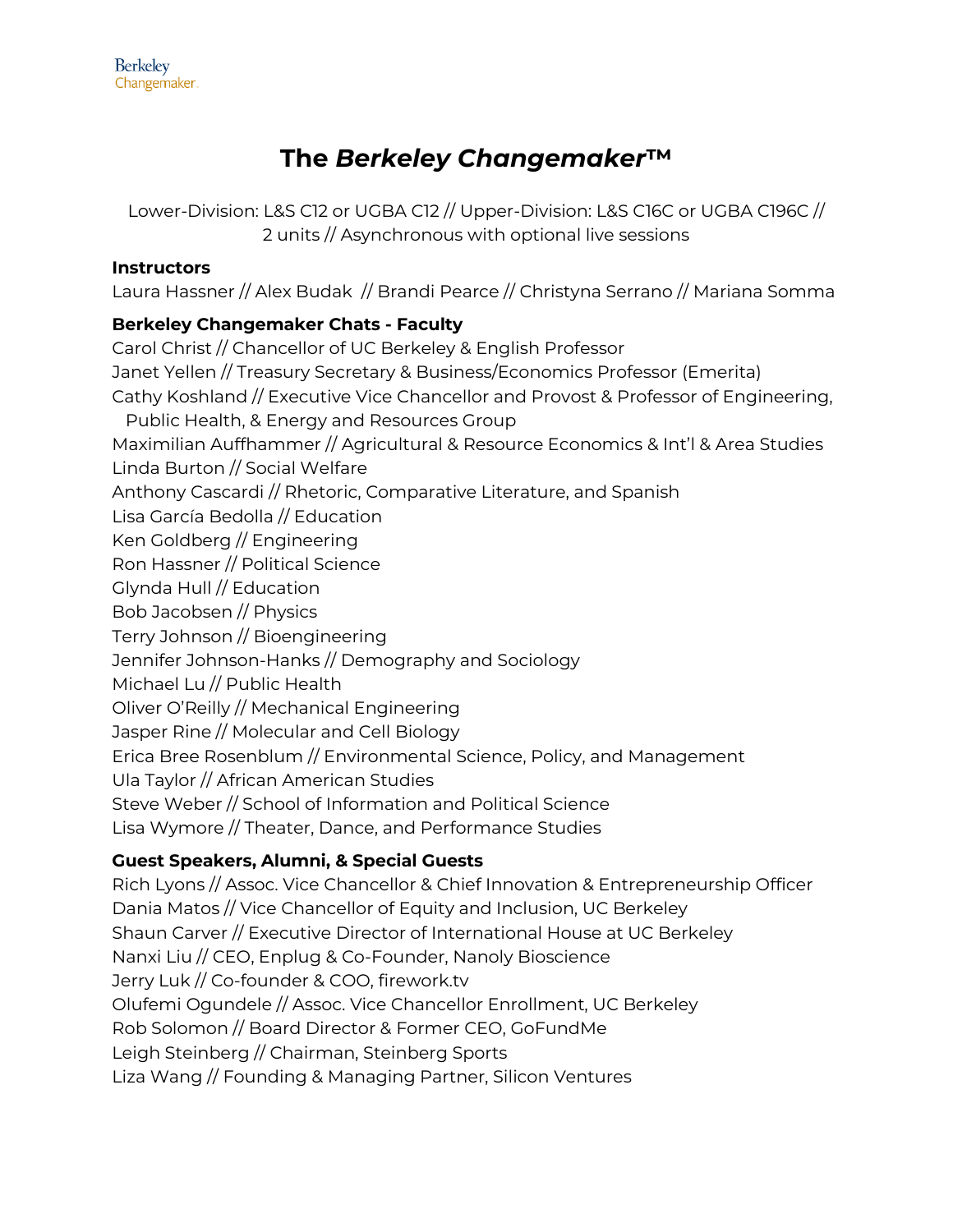

## **Course Description**

*Berkeley Changemaker*™ impact occurs across many fronts: scientific breakthroughs, artistic imagination, social action projects, and entrepreneurial ventures. This course helps students identify as a Berkeley Changemaker and learn the critical thinking, communication, and collaboration skills to become one. Combining theoretical and practical topics and bringing perspective from disciplines across UC Berkeley, the course also helps launch the Berkeley Discovery arc.

Students develop their own leadership styles and discover how they can create and lead diverse teams – and act upon the world – to effect positive change. Doubling down on values in Berkeley's DNA like Questioning the Status Quo and going Beyond Yourself, students learn how to lead from whatever position they occupy and are prepared to leave their mark as a changemaker, whether on campus, in their communities, or beyond.

## Community

While all course lectures are taught asynchronously, changemaking is a team sport, and community is core to the Berkeley Changemaker initiative. There are four ways you will engage with others throughout the course:

- 1. **Live Sessions** (Optional, but highly recommended): These sections will feature live faculty Q&A; breakout groups with fellow Berkeley Changemakers to discuss course content in small groups, and a chance to meet others passionate about similar areas of change as you. There will be no new content presented during these sections, but you will have lots of opportunity to deepen your understanding and apply your learnings from the week's lectures. Unless otherwise indicated, our live sessions this semester will be held via zoom (link to be provided on bCourses) on:
	- **Thursday, January 20 at 10:00am Pacific** Course Overview with Laura Hassner
	- **Friday, March 4 at 10:00am Pacific.** Course Introduction w/ Faculty Team
	- **Wednesday, March 9 at 2:00pm Pacific.** High Impact Teaming w/ Brandi Pearce
	- **Thursday, March 31 at 1:00pm Pacific. Chou Hall Room N440 at Berkeley Haas.** Innovation & Entrepreneurship Opportunities at UC Berkeley w/ Laura Hassner
	- **Tuesday, April 5 at 1:00pm Pacific.** Live Berkeley Changemaker Chat with Professor Erica Bree Rosenblum.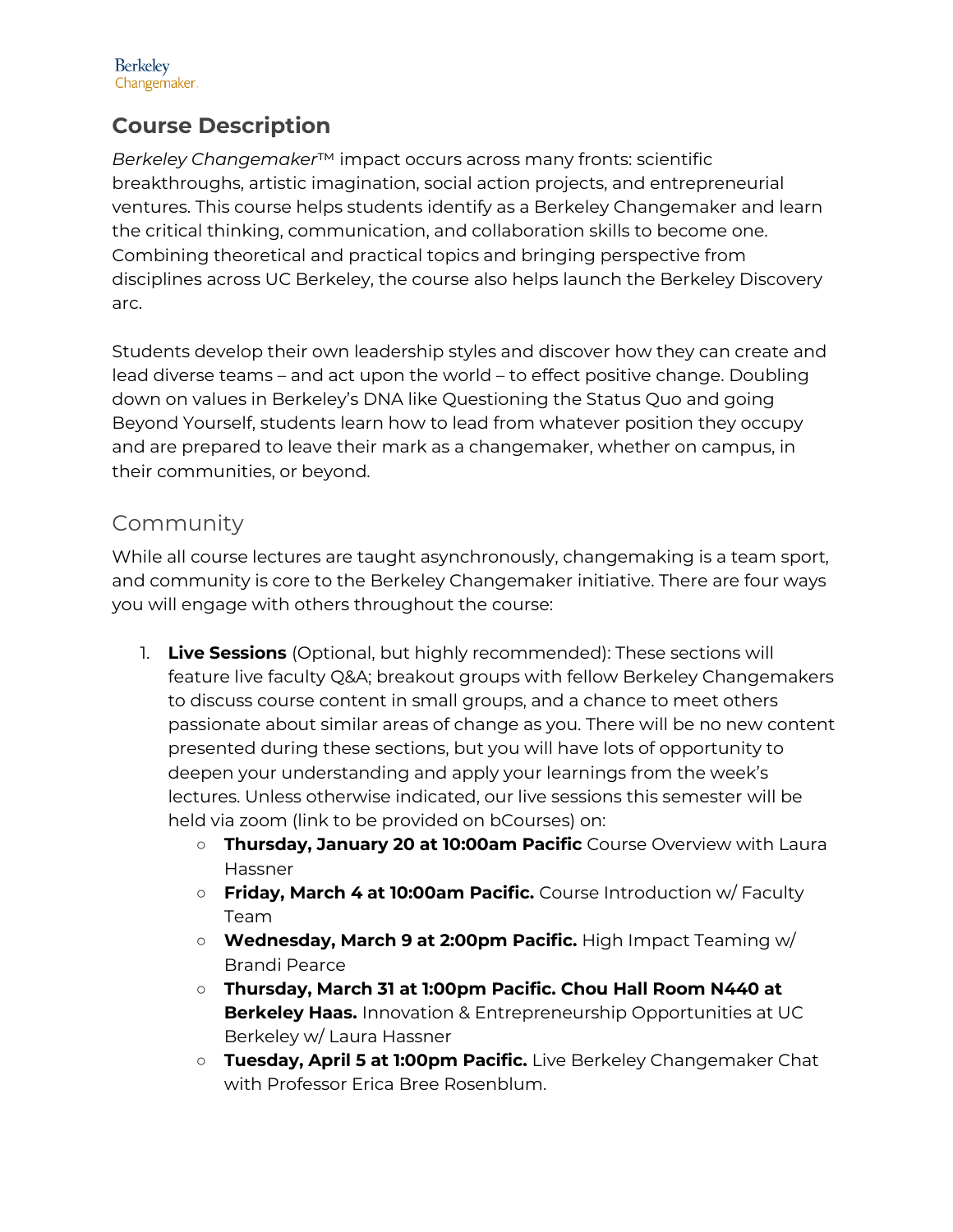- **Friday, April 15 at 11:00am Pacific.** *Changemaker Leadership with Alex Budak*
- **Friday, April 22 at 10:00am Pacific.** Choose Your Own Adventure w/Alex Budak
- **Tuesday, April 26 at 5:00pm Pacific.** In-Person *Berkeley Changemaker Chat/Newton Lecture Series* with Rob Solomon, Cal grad & former CEO of GoFundMe at I-House (Date & venue pending confirmation)
- **Thursday, April 28 at 4:00pm Pacific.** Course Closing w/ Faculty Team
- Please note that in-person sessions will follow campus guidelines for inperson learning.
- 2. **Changemaker Pods:** Within each section, you will be assigned to a group of 5 Berkeley Changemakers. In addition to two assignments where you will work together and write about the experience, this group will also serve as your tight-knit community for study groups, bouncing ideas off of one another and supporting each other on your Berkeley Changemaker journey.
- 3. **Discussion Forums:** Many of the assignments will ask you to submit a short personal reflection as well as to comment on your classmates' responses. Here we are looking for comments which are additive — which move our collective learning forward. While compliments are always welcomed, we ask for your comments to focus on asking insightful questions, practicing critical thinking, and making connections across course concepts.
- 4. **Office Hours:** Your faculty members will hold a number of office hours throughout the course, including 1-1 sessions and small group conversations, as well as special topic office hours (e.g., "Changemaker Leadership", office hours with special guest faculty, and a session on entrepreneurship and innovation resources on campus). These will be held at various times of day to be inclusive of students joining from around the world.

## Course Structure

The course has four parts that build upon and connect to one another to help you develop your identity as a Berkeley Changemaker.

## **Part 1: You are a Berkeley Changemaker**

*Purpose: Seeing yourself as a leader.*

## **Part 2: Changemaking as Questioning**

*Purpose: Seeing more clearly what needs to change/what questions to ask.*

## **Part 3: Changemaking Together**

*Purpose: Learning how to work with and through other people to effect change.*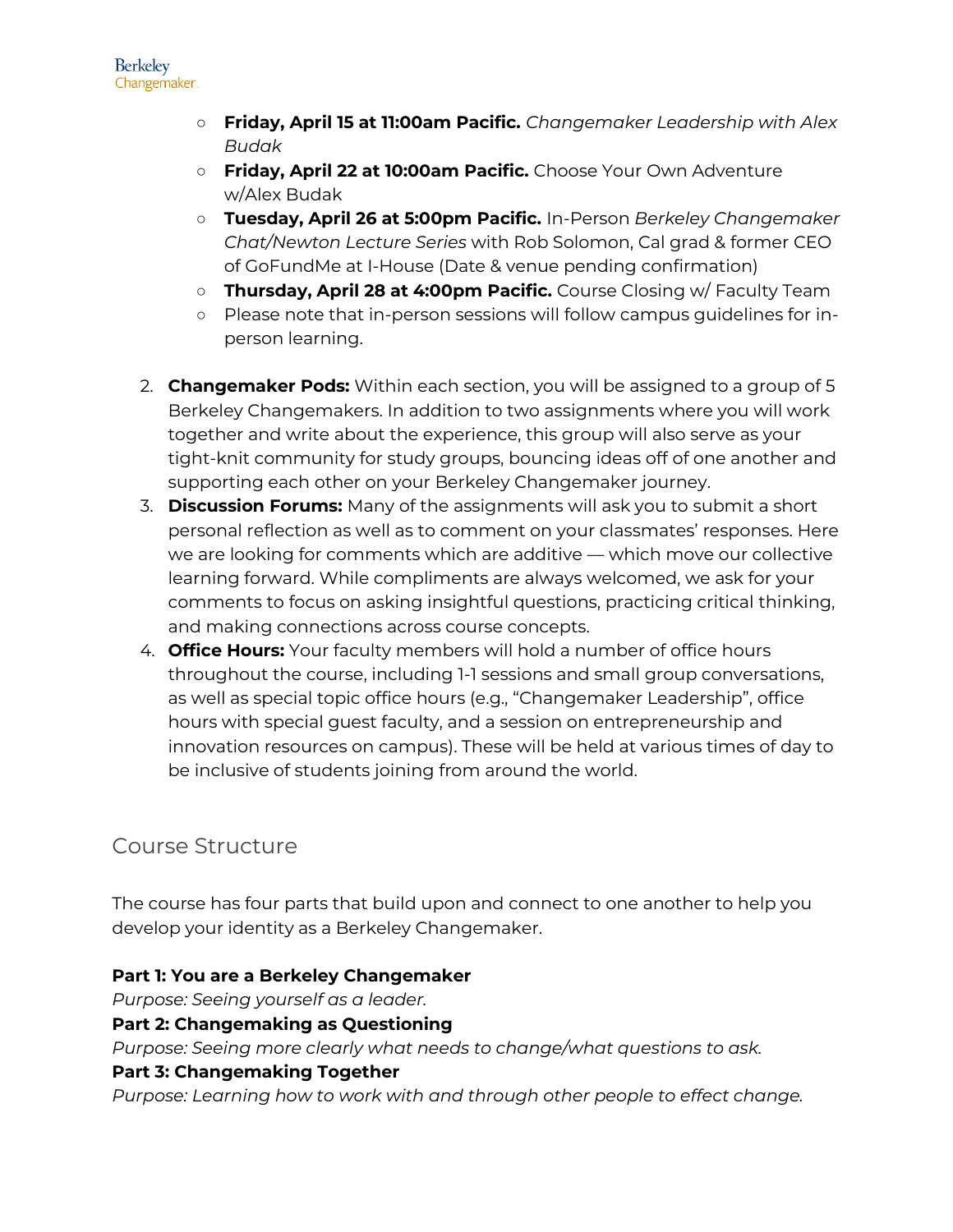## **Part 4: Changemaking in Practice**

*Purpose: Discovering how to turn ideas into action.*

This course weaves together two strands of learning that will illuminate your Berkeley Changemaker path at Cal and beyond:

**Becoming focuses on YOU.** These sessions help you develop the mindset and leadership skills to lead positive change from wherever you are.

**Discovering focuses on YOUR CHANGE.** These sessions help you uncover the changes you are uniquely suited and inspired to create, as you gain insights, frameworks and tools which will enable you to do so effectively.

In addition to lectures, you'll be introduced to some of the most distinguished faculty members at UC Berkeley. They will share, in conversational interviews, what it means to be a changemaker in their respective fields — from electrical engineering to theatre. You'll learn how different disciplines conceive of and implement change, and you'll be able to start seeing a unique path for yourself as a Berkeley Changemaker irrespective of what you choose to study here.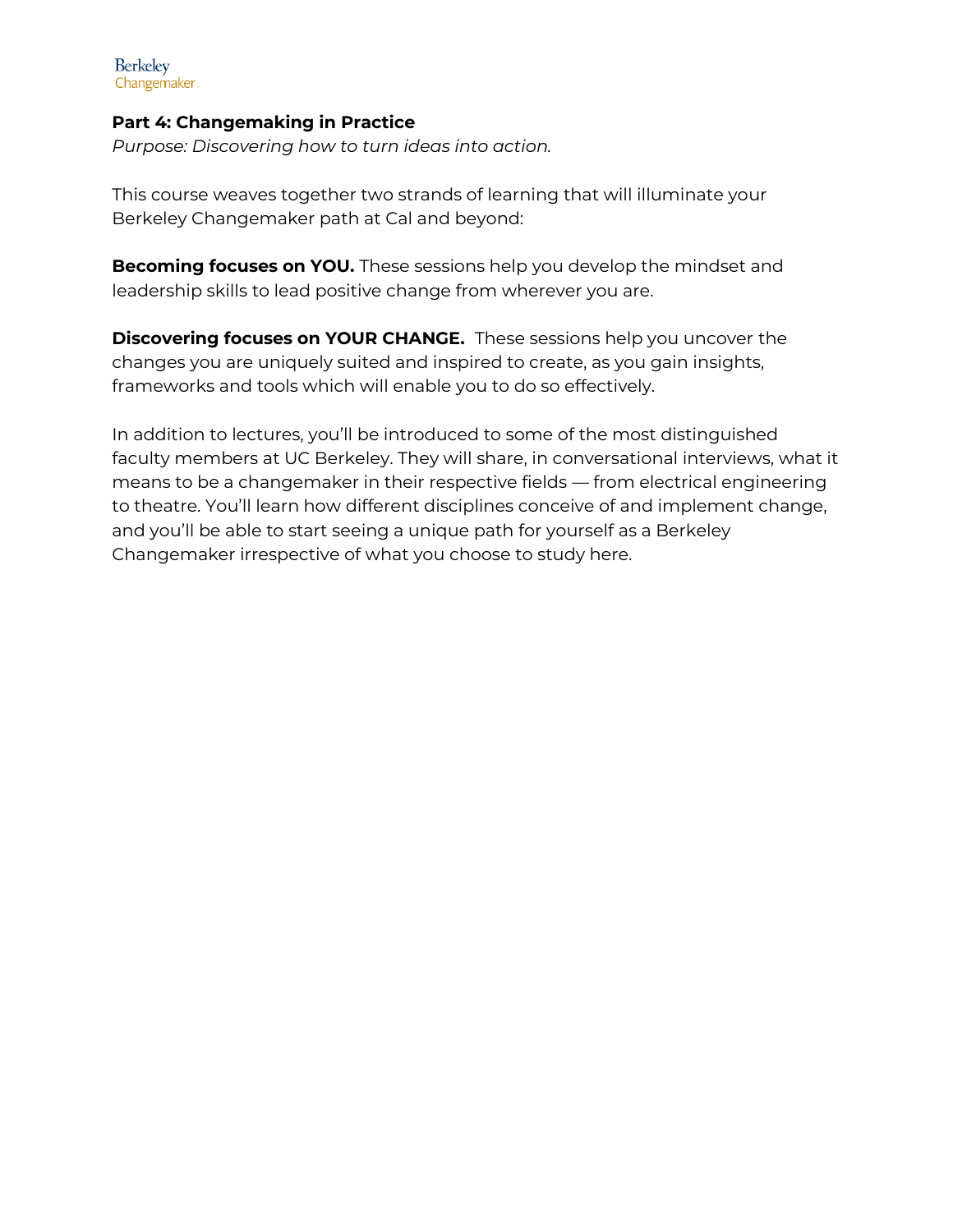## **Weekly Assignment Schedule**

| Week &<br><b>Session</b>  | <b>Assignment</b>                                                             | Due Date (all times are<br>11:59pm PST) | <b>Point</b><br><b>Value</b> |  |  |
|---------------------------|-------------------------------------------------------------------------------|-----------------------------------------|------------------------------|--|--|
| Prior to<br>Course        | Academic Integrity Pledge                                                     | Sunday, February 28                     | O                            |  |  |
| Week1<br>Session 1        | Pre-Class Berkeley Changemaker Impact Assessment<br>(Upload Screenshot)       | Sunday, March 6                         | $\overline{2}$               |  |  |
| Week1<br>Session 1        | Discussion: Introduction                                                      | Friday, March 4                         | 1                            |  |  |
| Week1<br>Session 1        | <b>Discussion Comments</b>                                                    | Sunday, March 6                         | $\overline{2}$               |  |  |
| Week1<br>Session 2        | 5 short reflection & application prompts on bCourses.                         | Sunday, March 6                         | 5                            |  |  |
| Week1                     | Week 1 Pod Connector Pre-Work (Required)                                      | Sunday, March 6                         | O                            |  |  |
| Week 2<br>Session 3       | <b>Discussion Post</b>                                                        | Sunday, March 13                        | 5                            |  |  |
| Week 2<br>Session 4       | Memo on Designing High Impact Teams (Group work<br>+ 1 page Individual Paper) | Sunday, March 13                        | 10                           |  |  |
| Week 3<br>Session 5       | <b>Discussion Post</b>                                                        | Friday, March 18                        | $\overline{2}$               |  |  |
| Week 3<br>Session 5       | <b>Discussion Comments</b>                                                    | Sunday, March 20                        | 3                            |  |  |
| Week 3<br>Session 6       | <b>Discussion Post</b>                                                        | Sunday, March 20                        | 5                            |  |  |
| Week 3                    | Pod Connector Activity #1 (Optional)                                          | Sunday, March 20                        | $\circ$                      |  |  |
| <b>ENJOY SPRING BREAK</b> |                                                                               |                                         |                              |  |  |
| Week 4<br>Session 7       | 5 short reflection & application prompts on bCourses.                         | Sunday, April 3                         | 5                            |  |  |
| Week 4<br>Session 8       | Changemaker Video                                                             | Friday, April 1                         | 15                           |  |  |
| Week 4<br>Session 8       | Changemaker Video: Comments                                                   | Sunday, April 3                         | 5                            |  |  |
| Week 4                    | Pod Connector Activity #2 (Optional)                                          | Sunday, April 3                         | 0                            |  |  |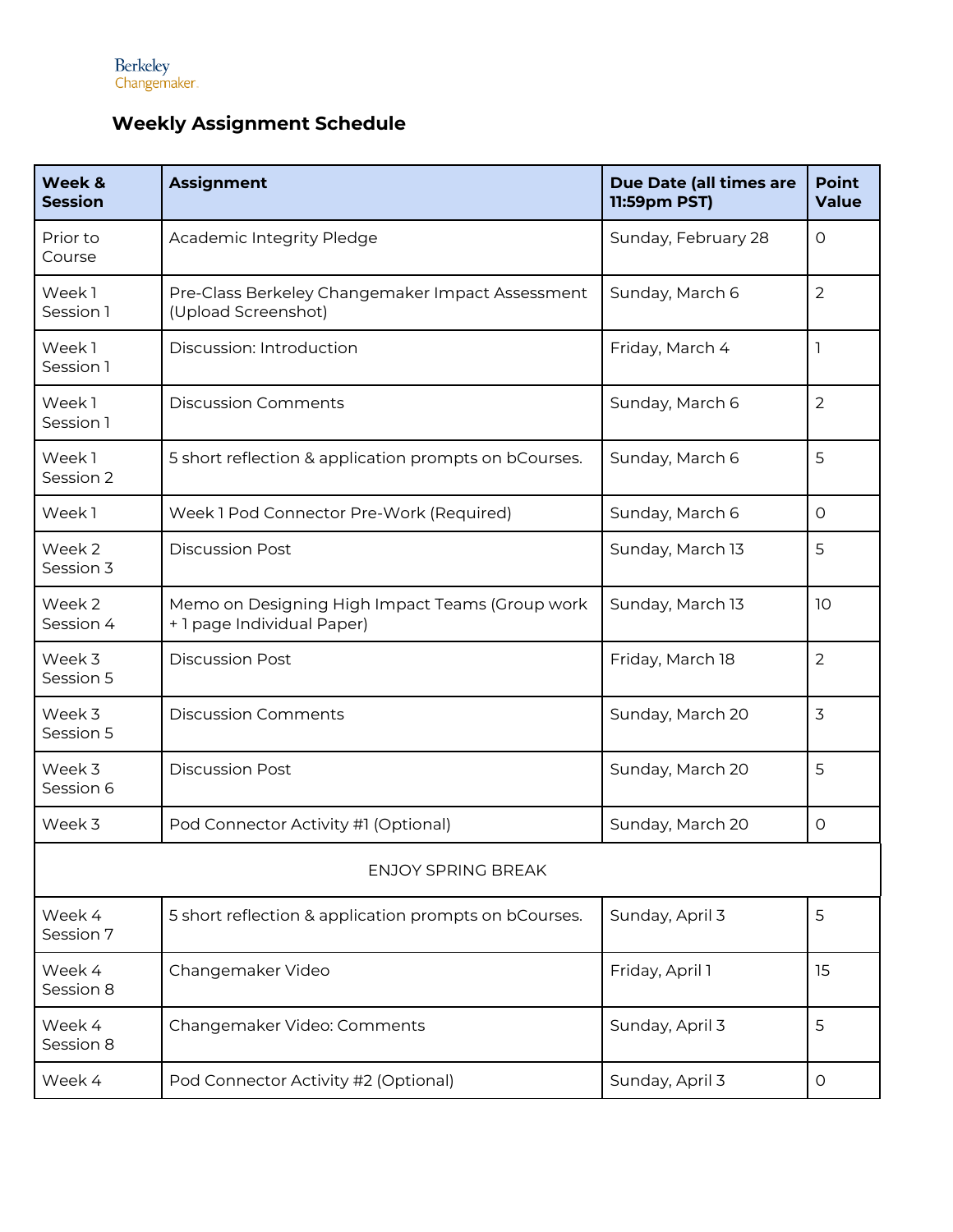| Week 5<br>Session 9  | Personal reflection and observation                                         | Sunday, April 10 | 5              |
|----------------------|-----------------------------------------------------------------------------|------------------|----------------|
| Week 5<br>Session 10 | Discussion Post (Activity & Photo)                                          | Sunday, April 10 | 5              |
| Week 5<br>Session 11 | Leadership Paper (2-3 pages)                                                | Sunday, April 17 | 20             |
| Week 6<br>Session 12 | Concept Map (posted to bCourses)                                            | Sunday, April 17 | 5              |
| Week 6               | Pod Connector Activity #3 (Optional)                                        | Sunday, April 17 | $\circ$        |
| Week 7<br>Session 13 | Berkeley Changemaker Vision Paper (2-3 pages)                               | Sunday, April 24 | 15             |
| Week 7<br>Session 14 | <b>Discussion Post</b>                                                      | Sunday, April 24 | 5              |
| Week 8<br>Session 15 | Post-Class Berkeley Changemaker Impact<br>Assessment<br>(Upload Screenshot) | Sunday, May 1    | $\overline{2}$ |
| Week 8<br>Session 15 | Changemaker Canvas                                                          | Sunday, May 1    | 23             |
| Week 8               | Pod Connector Activiyy #4 (Optional)                                        | Sunday, May 1    | $\circ$        |
|                      |                                                                             | Total            | 140            |

## Learning Outcomes

If you fully engage with this class, you will:

- Develop a changemaker mindset a whole new way of seeing the world and how to improve it.
- Start seeing yourself as a leader who does your most important work through and with others. You'll practice leadership that drives real change whether you are a scientist, artist, or engineer.
- Understand and practice how to transform an idea for change into real, measurable, and sustainable impact through learning academic frameworks, practical tools and insights from a diverse group of outstanding changemakers.
- Develop rich critical thinking skills which reflect the breadth of disciplines at UC Berkeley.
- Gain confidence in your ability to clearly and persuasively communicate to inspire others.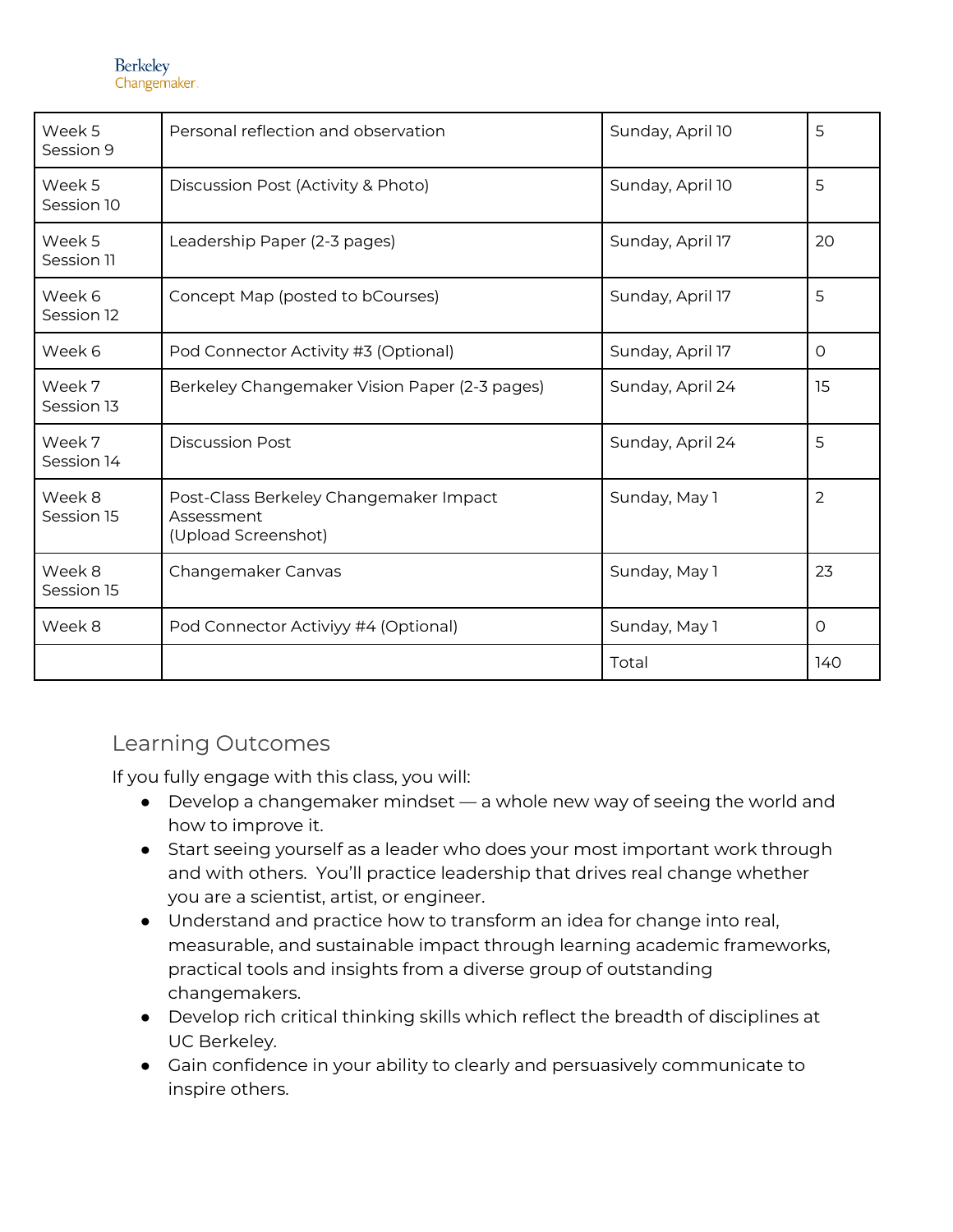

- Learn how to be a collaborator who brings out the best in your teammates and who understands how to apply lenses of diversity, equity, and inclusion to lead teams which bring out the best in everyone.
- Discover what changemaking looks like in a wide array of disciplines.
- Create bonds with your fellow classmates who will be your changemaking community on campus and beyond in the years to come.

## **Prerequisites**

There are no prior course requirements, only an interest in becoming a Berkeley Changemaker.

## Office Hours

Students have the opportunity to meet in office hours in both small groups as well as 1-1 with the course instructors. The course instructors will have weekly office hours spread throughout the course, offered at different times taking into account student's varied schedules and time zones, where students may drop-in to a zoom chatroom and join other students to ask questions via video or text chat. Students may also make individual office hours appointments with the course instructor by emailing them and requesting to meet one-on-one. Office hours meetings take place via Zoom or in-person, at the discretion of the instructor. 1-1 Office hours appointments will typically be 20 minutes long, but can be extended depending on the topic to be discussed.

## Course Materials and Technical Requirements

## **Required Materials**

All students must have access to a computer with Internet connectivity, which will allow them to access course announcements, readings, and instructor-posted materials through the bCourses site. Students should also be able to watch television texts (via YouTube or other sites) and interact with (or simply observe) social media platforms on their computers. Students must also compose their exams on a computer and submit their completed papers and projects electronically on bCourses — handwritten submissions will not be accepted.

The purchase of a course reader via study.net is required for this course.

## **Technical Requirements**

This course is built on a Learning Management system (LMS) called Canvas and you will need to meet these [computer specifications to participate within this online](http://guides.instructure.com/s/2204/m/4214/l/82542-what-are-the-basic-computer-specifications-for-canvas)  [platform.](http://guides.instructure.com/s/2204/m/4214/l/82542-what-are-the-basic-computer-specifications-for-canvas) 

## **Optional**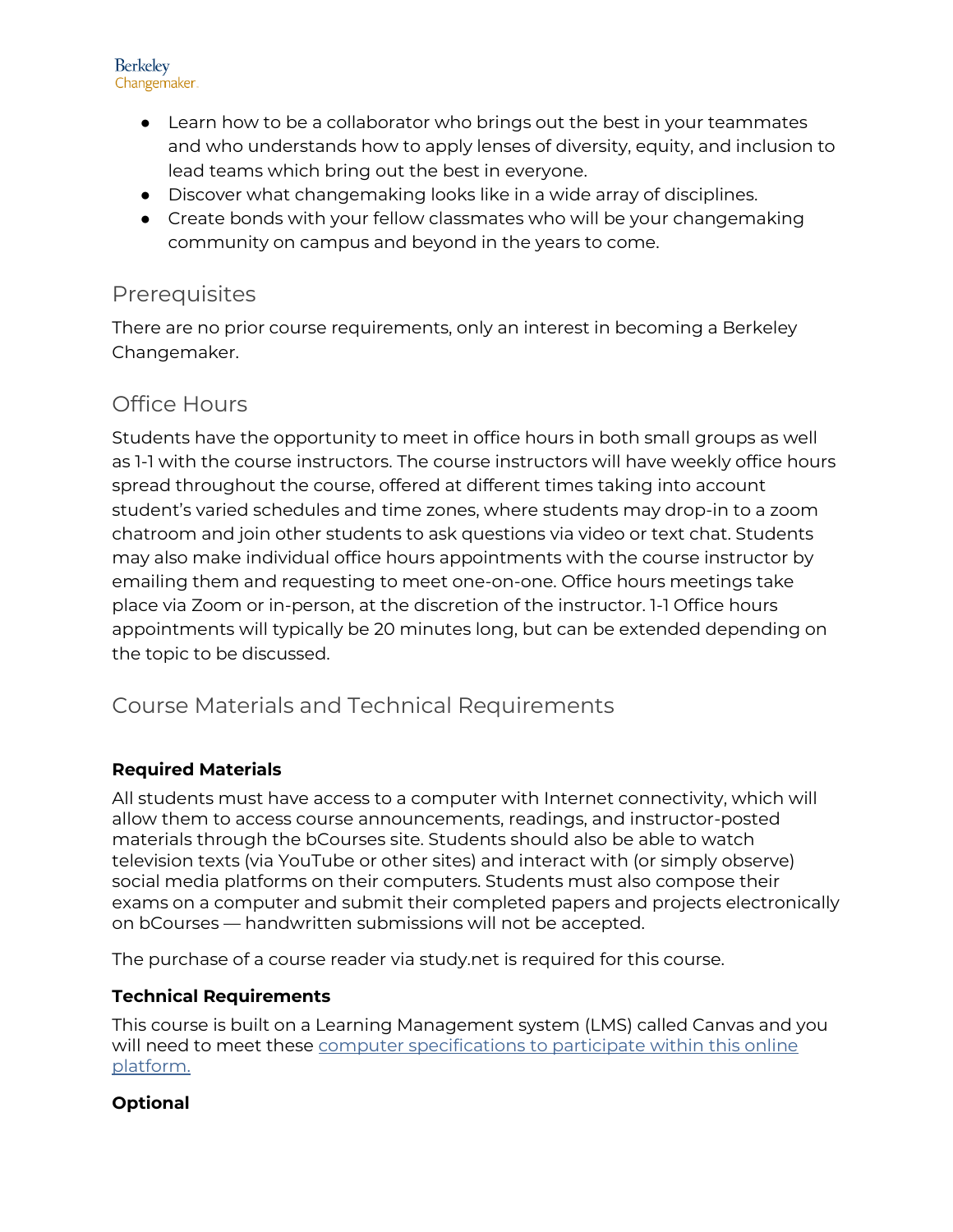

Canvas allows you to record audio or video files of yourself and upload them in the course. To use these features, you will need to have a webcam and a microphone installed on your computer. Students will not be required to use a video camera in order to access course content or to participate in synchronous remote class sessions.

## **Technical Support**

If you are having technical difficulties, please alert your Reader immediately. However, understand that neither the Readers, nor the instructors can assist you with technical problems. You must call or email tech support and make sure you resolve any issues immediately.

*In your course, click on the "Help" button on the bottom left of the global navigation menu.* Be sure to document (save emails and transaction numbers) for all interactions with tech support. Extensions and late submissions will not be accepted due to "technical difficulties."

## Learning Activities

## **Sections**

For grading purposes, each of you has been assigned to one of the course Readers and placed within their section. Your particular Reader will grade all of your work, as well as that of your section-mates, and engage with you in the course discussions. To find out whose section you've been placed in, go to bCourses, click on "People" on the left side of the screen, find your own name, and then look across at the "Section" column – you will see your section assignment there (e.g., "Megan's Section," "Sonali's Section," "Ibrahim's Section," etc.).

## **Reading Assignments**

Each module includes assigned readings relevant to each topic covered in that module. Each module also includes a number of optional readings you may decide to read to go deeper into a specific topic or discipline.

## **Multimedia Lectures**

Recorded lectures support your readings and assignments but also contain additional material that may be required to complete written assignments. Each lecture has been broken into sections. You are expected to take notes while viewing the lectures as you would in a regular classroom.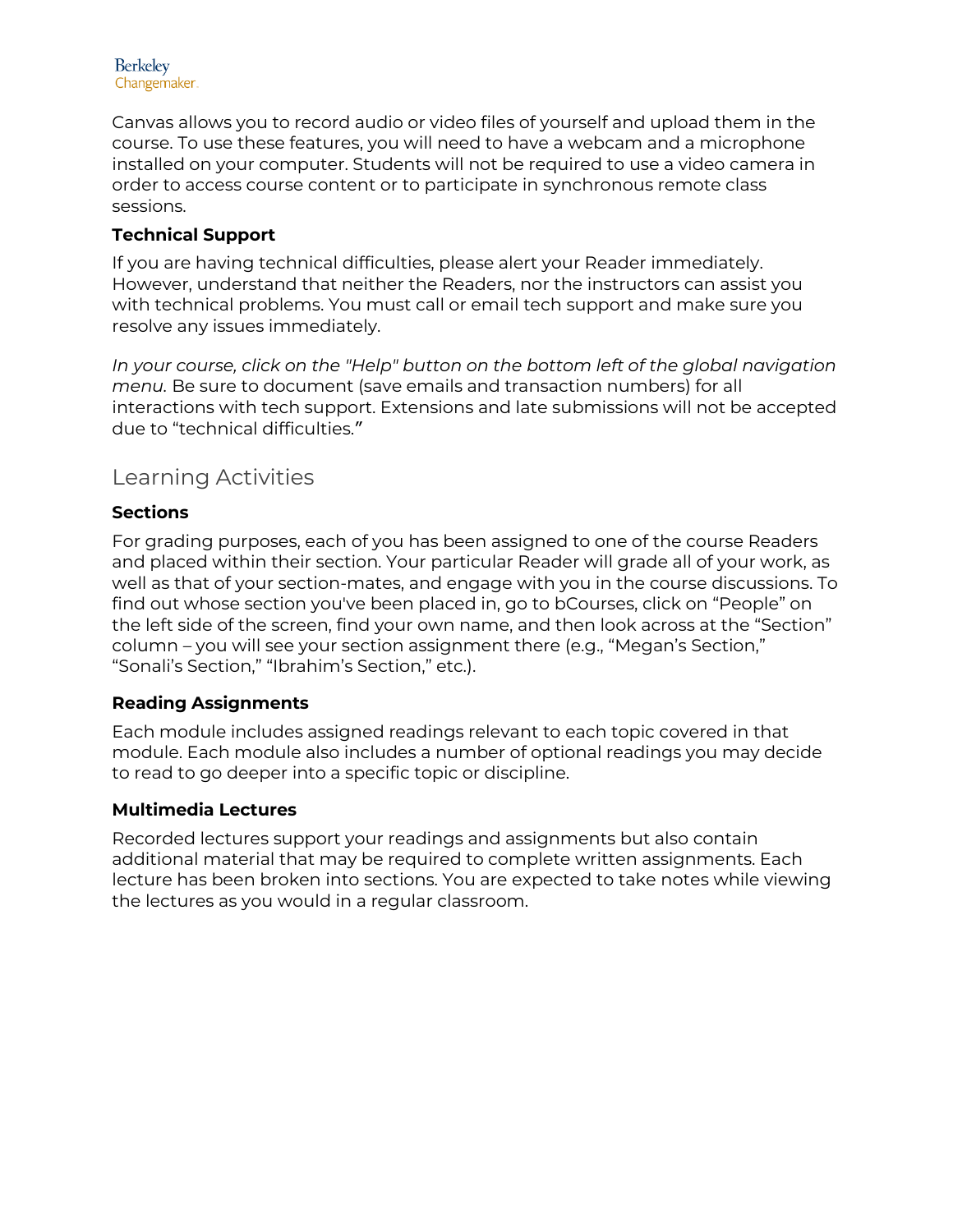## Grading

Your final course grade will be determined as follows:

| <b>Category</b>                       | <b>Points</b> |
|---------------------------------------|---------------|
| Short Reflections & Discussion Forums | 50            |
| Video Assignment                      | 20            |
| <b>Written Assignments</b>            | 45            |
| <b>Final Project</b>                  | 25            |

## **This course is taken for a letter grade.**

## **Assignment Overview**

Assignments ask you to engage with the course through multiple modalities including reading, writing, reflecting, storytelling, and going out and interacting with people outside of the class. In every assignment, be sure to consciously apply concepts you learn in lectures, readings and videos to connect your own experience to the course content.

Each session has one assignment. Of the 13 assignments, there are:

- 10 prompts where you will write a short response on bCourses and in 3 instances also provide comments for your classmates. **(50 total points / 5 points each)**
- 1 video assignment where you will upload a video to the bCourses discussion board and comment on at least 5 of your classmates' videos. This will be shared *publicly* with fellow students in your section **(20 total points)**
- 4 written assignments. These will all be shared *privately* and only seen by the instructor and section leaders:
	- A 1 page memo designing your own high-impact team **(10 total points)**
	- A 2-3 page essay on your development as a leader **(20 total points)**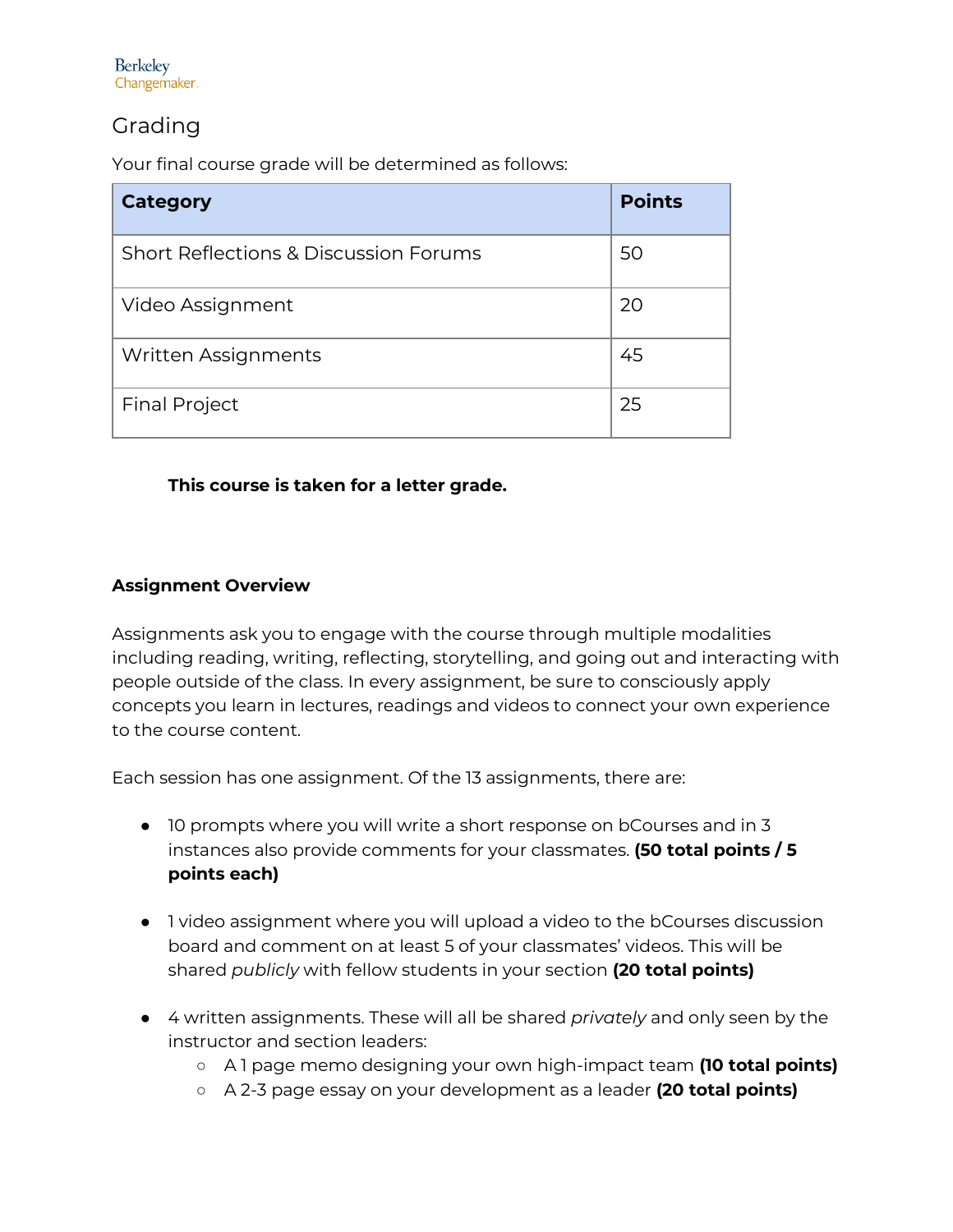- A 2-3 page "Berkeley Changemaker Vision" paper (**15 total points)**
- A final project where you will identify a change you would like to make and detail a strategy to take action on it. **(25 total points)**

Late assignments will receive a penalty of 10% per day that it is late (capped at 50%) and anything turned in one minute or more after the deadline will count as late.

Grading rubrics which detail exactly what we are looking for and how your assignments will be scored are available for every assignment. While viewing an assignment in bCourses, click on the three dots in the top right-hand corner, and then "view rubric."

## **Short Reflections & Discussion Forums - 50 points**

Many sessions contain a number of short writing assignments in which we ask you to write reflectively and critically about a topic from lecture videos. Your posts and responses are considered your class participation and represent a unique opportunity for you to exchange views with your group-mates, share experiences and resources, and ensure your understanding of the course material.

Discussion groups have been pre-assigned and include other members of your Reader's section. When you navigate to a discussion forum, you will automatically be taken to your group's instance of that discussion and to your group's space within the course. When finished with the discussion, you will need to navigate from your group space back to the main course space in order to continue participating in other aspects of the course.

There are some short writing assignments to be posted to bCourses. Some of these will be open-ended while others will ask you to use a specific template to format your answers. For details on each of these short reflections, please see the course outline for a session-by-session breakdown.

When assigned to write one paragraph, your reflections should be substantive, original and at least six sentences long.

On two assignments, you will have 5 short personal reflection/application questions. Please answer each question with at least 15 words.

In some instances, you are also required to provide thoughtful comments on a classmates' writing to encourage interaction and learning from one another. You may write a question, or a comment, but in either case your interaction should be at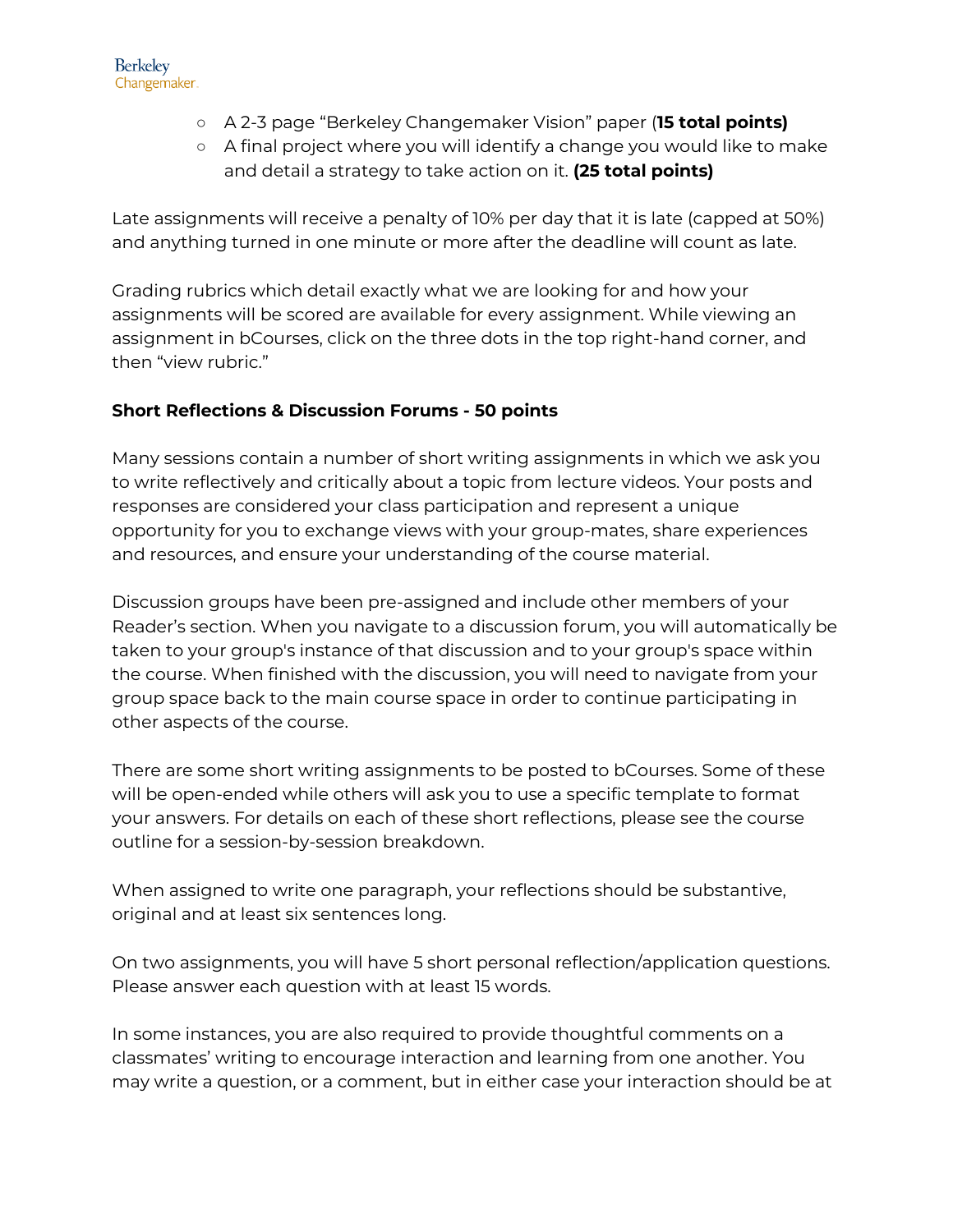least two sentences in length and should add to our collective learning. You may comment directly on someone's post by hitting the 'reply' button.

Course Outline

Week 1 // Week of February 28

## **Session 1**

## **Overview**

Overview – What is a Changemaker? Alex Budak #Becoming

We will spend much of this first session discovering what Changemakers do and helping you begin to see yourself as one. Does the world need more changemakers? Are changemakers born or made? How can you create positive change from where you are? Think expansively and creatively: might you pursue change through science? Through the arts? Are you an inventor? A political activist? An architect? A philosopher? An entrepreneur?

Assignments

## **Media**

## **Berkeley Changemaker Chat:**

- Michael Lu, Dean of the School of Public Health
- Jennifer Johnson-Hanks, Executive Dean of the College of Letters & Sciences; Professor of Demography and Sociology

## **Reading**

"Brooks, David. "Everyone a Changemaker." The New York Times, 8 Feb. 2018, www.nytimes.com/2018/02/08/opinion/changemaker-social-entrepreneur.html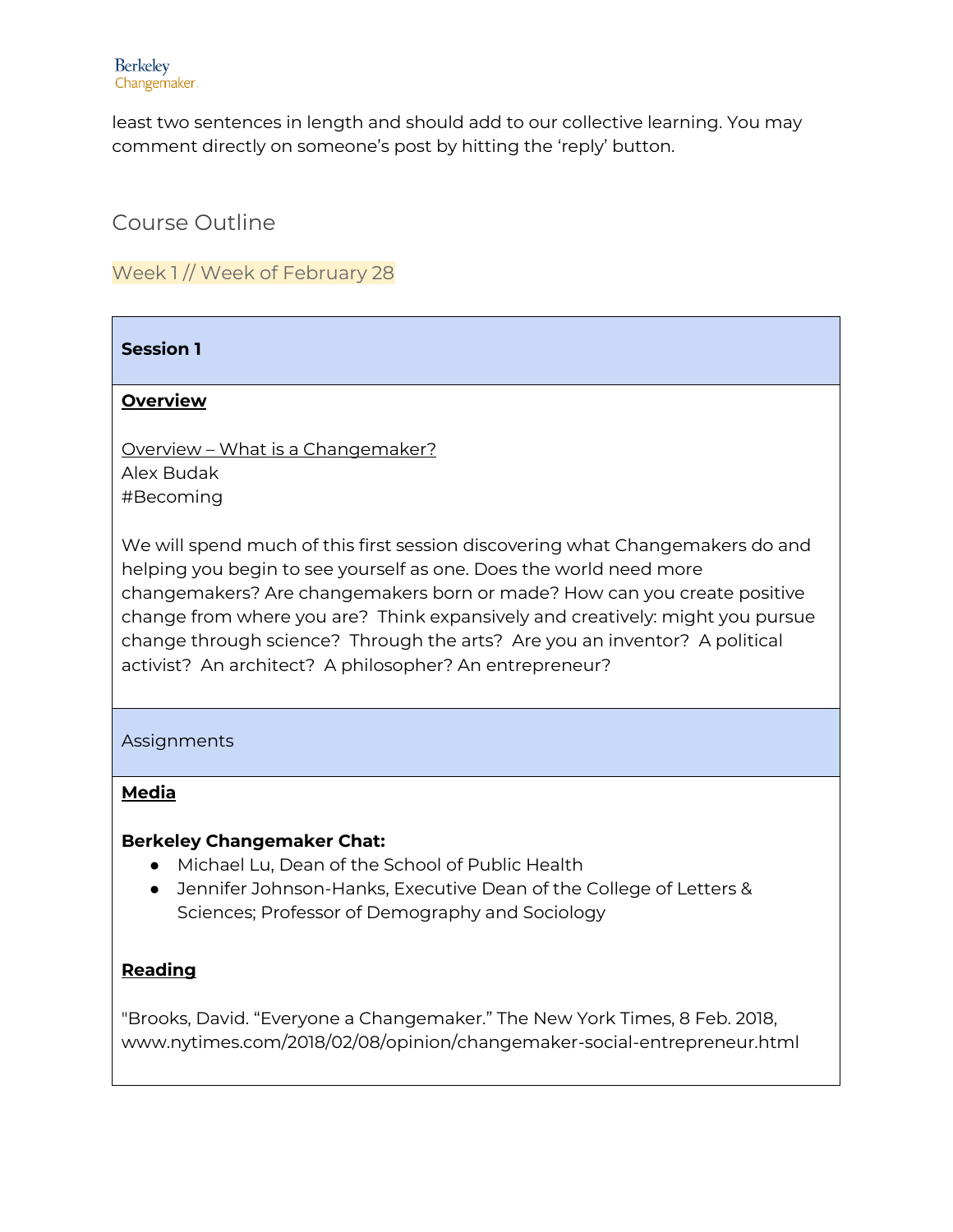Drayton, William. "Everyone a Changemaker." Innovations: Technology, Governance, Globalization, MIT Press, vol. 1, no. 1, 2006, pp. 80–96.

## **Assignment**

BEFORE: Take the *Pre-Class Berkeley Changemaker Impact Assessment* on bCourses.

AFTER: Introduce yourself on bCourses. Tell us something about you that would not appear on your Berkeley application or resume and write 1-2 paragraphs telling us about 1) A change effort you have led or been part of; 2) What you learned from the experience; 3) What would have helped you lead change even more effectively?

POSSIBLE POINTS: 5 total (1 for your introduction; 1 each for two comments on others' posts), 2 for uploading a screenshot confirmation of having completed the *Pre-Class Berkeley Changemaker Impact Assessment* survey.

## **Session 2**

## **Overview**

Becoming a Berkeley Changemaker: Mindset Alex Budak #Becoming

In this session we will explore the crucial traits and attributes successful changemakers have — all of which are learnable, practicable and applicable across diverse roles and sectors. We will specifically cover how changemakers can learn to question the status quo, how to develop a growth mindset, and what resilience is and why it matters.

## Assignments

**Media**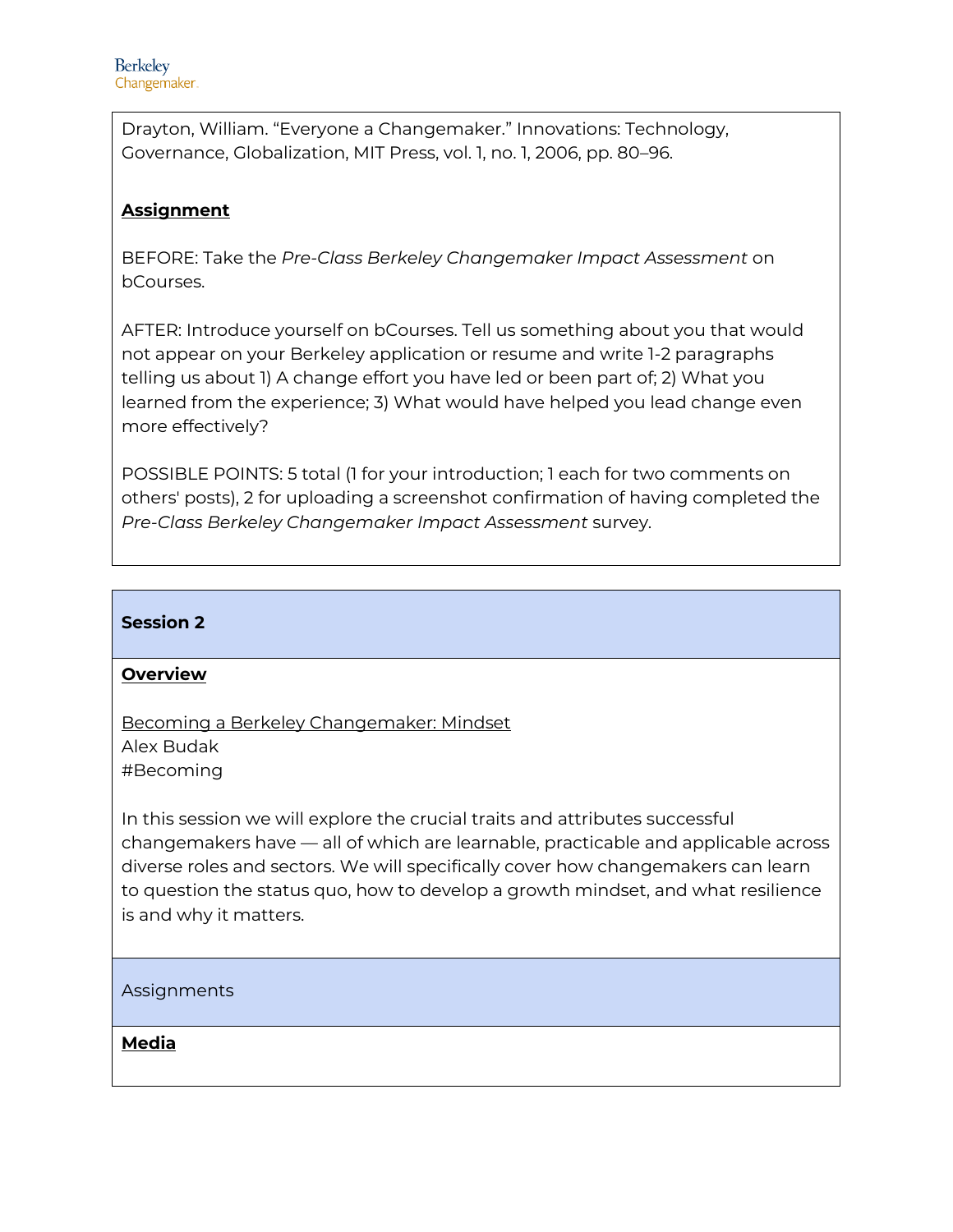Davis, Damon. "Courage Is Contagious." TED, 1 Apr. 2017, [www.ted.com/talks/damon\\_davis\\_courage\\_is\\_contagious?language=en.](http://www.ted.com/talks/damon_davis_courage_is_contagious?language=en)

#### **Berkeley Changemaker Chats:**

- Carol Christ, 11th Chancellor of the University of California, Berkeley
- Jerry Luk, Co-founder & COO, firework.tv, & Liza Wang, Managing Partner, Silicon Ventures

## **Reading**

Kelley, Tom, and David Kelley. "Reclaim Your Creative Confidence." Harvard Business Review, Dec. 2012, hbr.org/2012/12/reclaim-your-creative-confidence.

Naughton, John. "Thomas Kuhn: the Man Who Changed the Way the World Looked at Science." The Guardian, Guardian News and Media, 18 Aug. 2012, www.theguardian.com/science/2012/aug/19/thomas-kuhn-structure-scientificrevolutions.

## **Assignment**

There's no better time than right now to start developing your changemaker mindset. So, this assignment asks you to reflect on the videos from this session and consider how you might apply the lessons to your own changemaker efforts.

You will have five short reflection questions, each worth 1 point each. For each reflection question, you must write a minimum of 15 words, which thoughtfully connect the course concepts to your own development as a changemaker.

POSSIBLE POINTS: 5 total.

## Week 2 // Week of March 7

## **Session 3**

#### **Overview**

Collaboration: Diversity as an Asset Dania Matos, Shaun Carver, and Other TBD Special Guest Speakers #Becoming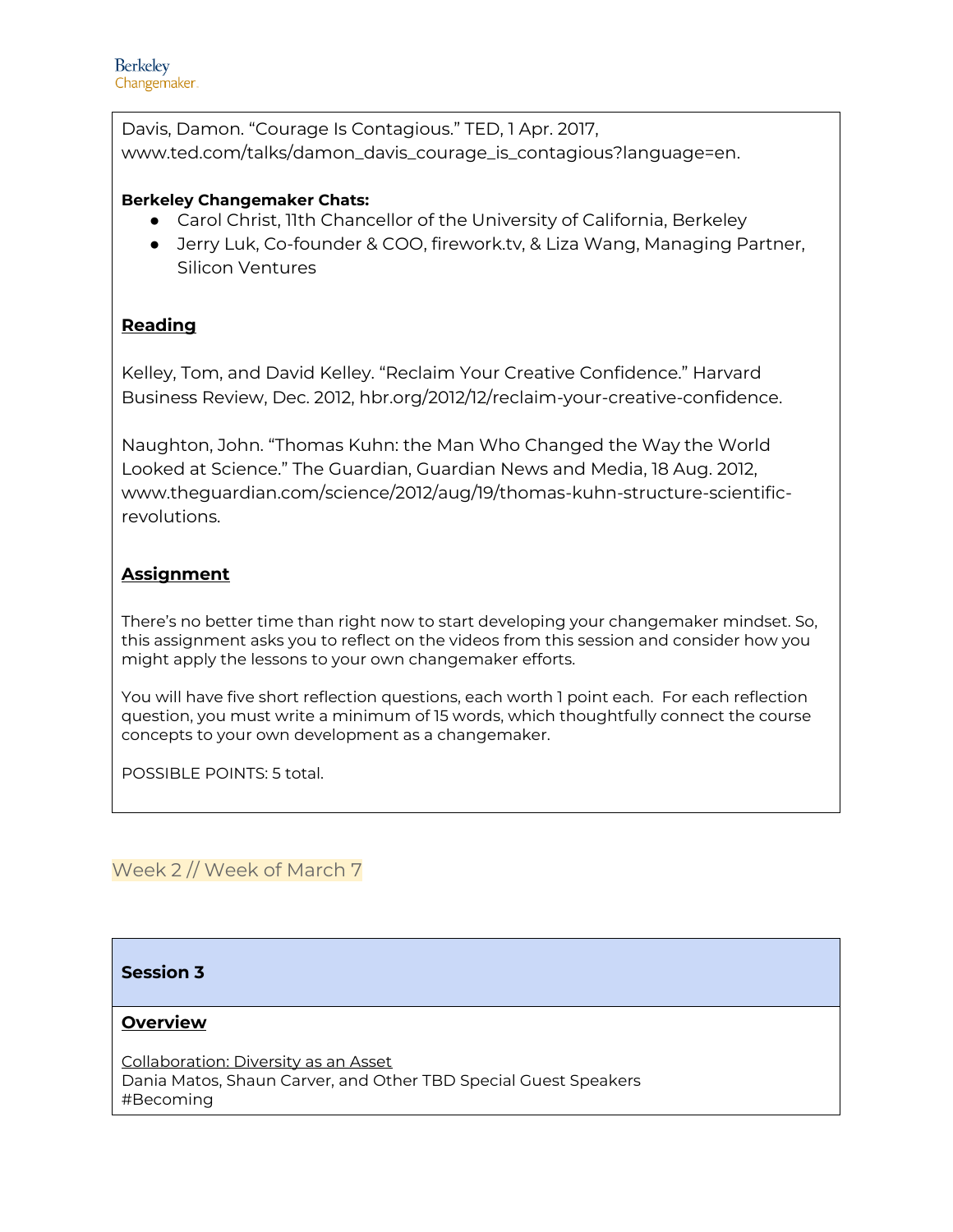Changemakers recognize that we are stronger together and that diversity — in all its many forms — enables us to see new possibilities, be more innovative and lead change which is more effective, scalable and sustainable.

#### Assignments

#### **Media**

Maber, Trevor. "Rethinking Thinking." TED.com, 1 Oct. 2012, [www.ted.com/talks/trevor\\_maber\\_rethinking\\_thinking.](http://www.ted.com/talks/trevor_maber_rethinking_thinking)

#### **Berkeley Changemaker Chat:**

- Linda Burton, Dean of Berkeley Social Welfare; Eugene and Rose Kleiner Chair for the Study of Processes, Practices and Policies in Aging
- Leigh Steinberg // Chairman, Steinberg Sports

#### **Reading**

Phillips, Katherine W. "How Diversity Makes Us Smarter." Scientific American, Scientific American, 1 Oct. 2014, [www.scientificamerican.com/article/how-diversity-makes-us](http://www.scientificamerican.com/article/how-diversity-makes-us-smarter/)[smarter/.](http://www.scientificamerican.com/article/how-diversity-makes-us-smarter/)

#### **Assignment**

By most measures, our communities and country are becoming more polarized, not less. Your time at Berkeley provides you with an incredible opportunity to engage with new ideas and people who may be quite different from you on many fronts. Write one paragraph on bCourses reflecting on the role you see diversity playing in your Berkeley experience and three specific things you will do to include diversity, equity and inclusion principles in your change efforts.

POSSIBLE POINTS: 5 total for your paragraph.

#### **Session 4**

#### **Overview**

Collaboration: Designing High Impact Teams to Power Changemaking Brandi Pearce #Becoming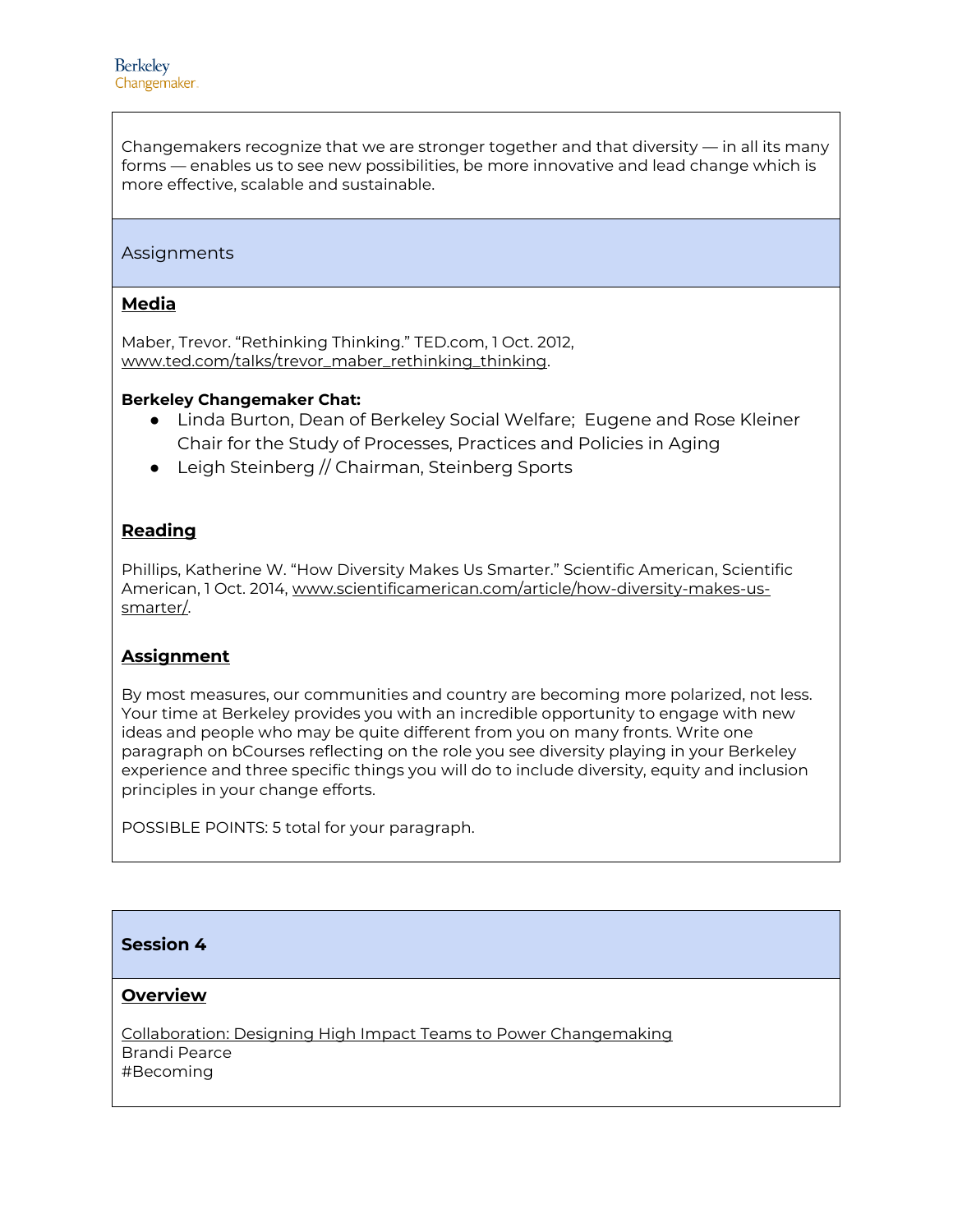Changemaking is a team sport. In this session, we will learn how to launch a team for impact. Our hope is to provide you with an opportunity to reflect on the importance of creating the team conditions that will support you in leading through and with others to impact the change you hope to create. We also aim to provide you with tactical practices and tools to scaffold you in your team efforts to power change as you launch your educational experience here at UC Berkeley. Topics include:

- Launching a High Impact Team to power change
- Crafting Team Goals with Purpose
- Coordinating Knowledge to foster inclusive and creative solutions
- Creating team norms that support out of the box thinking, critical team dynamics, and a positive team climate

During the Live Session on Wednesday, you will have an opportunity to practice the HIT Value Mapping Technique that you can experiment with in your next pod meeting.

#### Assignments

#### **Media**

**Berkeley Changemaker Chat:** Bob Jacobsen, Professor of Physics

## **Reading**

Duhigg, Charles. "What Google Learned From Its Quest to Build the Perfect Team." The New York Times, The New York Times, 25 Feb. 2016, [www.nytimes.com/2016/02/28/magazine/what-google-learned-from-its-quest-to-build](http://www.nytimes.com/2016/02/28/magazine/what-google-learned-from-its-quest-to-build-the-perfect-team.html)[the-perfect-team.html.](http://www.nytimes.com/2016/02/28/magazine/what-google-learned-from-its-quest-to-build-the-perfect-team.html)

Pearce, B.M. "Note on Developing Your Team Goals for Alignment."

## **Assignment**

You will be randomly assigned to a Changemaker Pod this semester. Your pod will serve as a close-knit group of changemakers with whom you can discuss course concepts, share feedback, and support one another in becoming changemakers.

For this assignment, you will meet in your Changemaker Pod for at least 30 minutes (virtually via Zoom or in-person, to be arranged yourselves).

During your meeting, you will complete an exercise designed to help you engage in a structured discussion to align on your pod's joint goals. The purpose of this exercise is to put into practice some of the ideas from this week's lessons. By the end of your pod meeting, you will know more about each other, understand your individual aims, and align on 1-2 team goals that will support you in working together as you support each other in impacting the change you strive to make.

Each student will turn in a completed Team Goal Development Memo for this exercise. The memo will outline the team goals your pod crafted, along with a 1-2 paragraph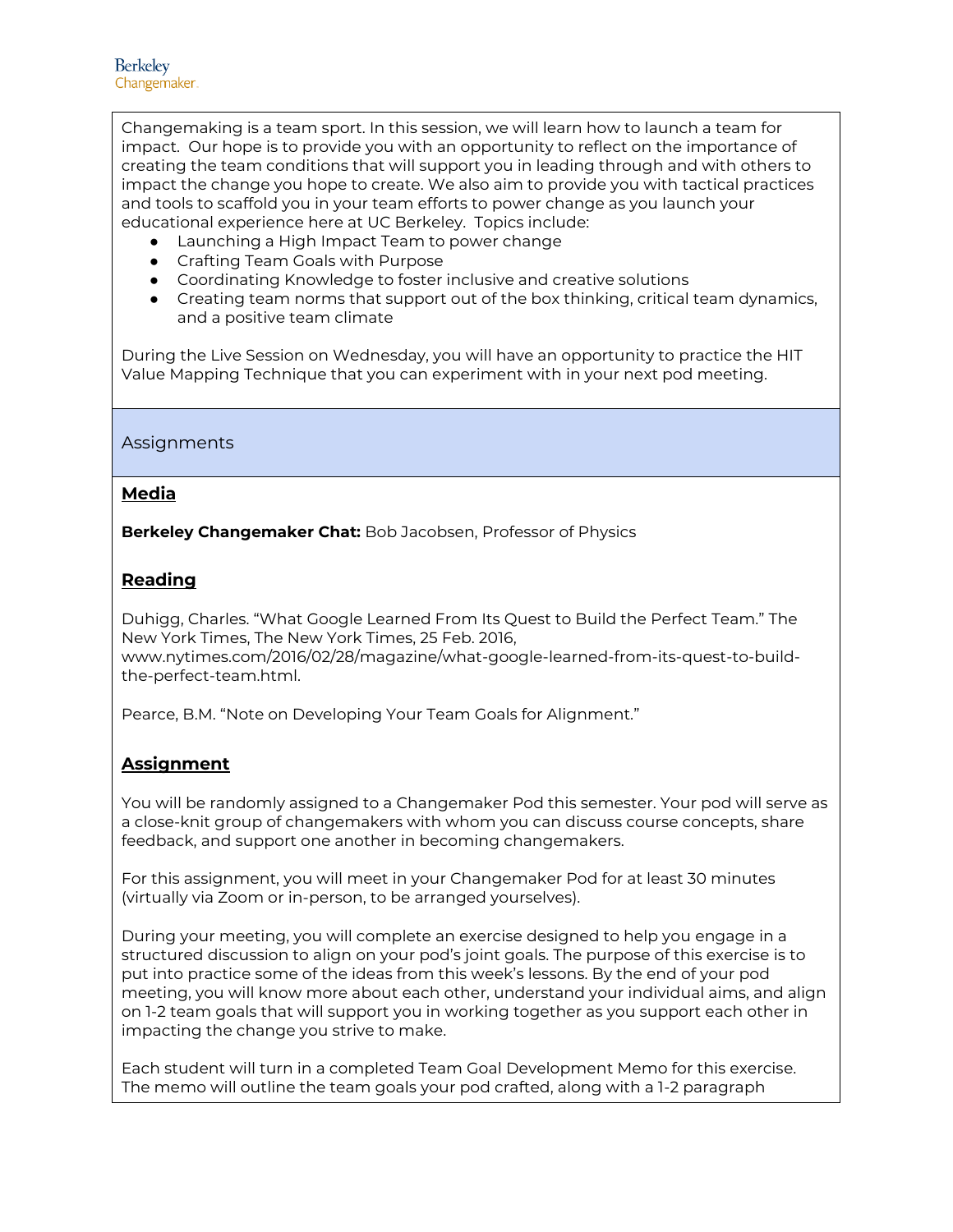reflection on your team "pod" experience. Please be sure to link your reflection back to at least one lecture concept from this week.

POSSIBLE POINTS: 10 total

## Week 3 // Week of March 14

**Session 5**

#### **Overview**

Critical Thinking: How to Ask the Right Questions

Mariana Somma #Discovering

Throughout the course, and beginning in this session, we introduce four elements of critical thinking that Changemakers need to learn in order to imagine and design alternative futures.

Academic disciplines structure this process in different ways (do the readings on critical thinking in the natural sciences, the social sciences, and the humanities to get a sense of some of the dominant approaches).

Through lectures and especially in readings, we will introduce you to multiple approaches and methodologies for critical thinking ("objective analysis and evaluation of an issue in order to form a judgment") including scientific method and systems thinking. And through a more specific focus in the next two lectures on the tools of "Design Thinking" we will help you practice and apply this particular critical thinking approach as you explore meaningful problems you might be inspired to solve.

#### Assignments

#### **Media**

Fadell, Tony. "The First Secret of Design Is ... Noticing." TED, 1 Mar. 2015, [www.ted.com/talks/tony\\_fadell\\_the\\_first\\_secret\\_of\\_design\\_is\\_noticing/](http://www.ted.com/talks/tony_fadell_the_first_secret_of_design_is_noticing/)

#### **Berkeley Changemaker Chat:**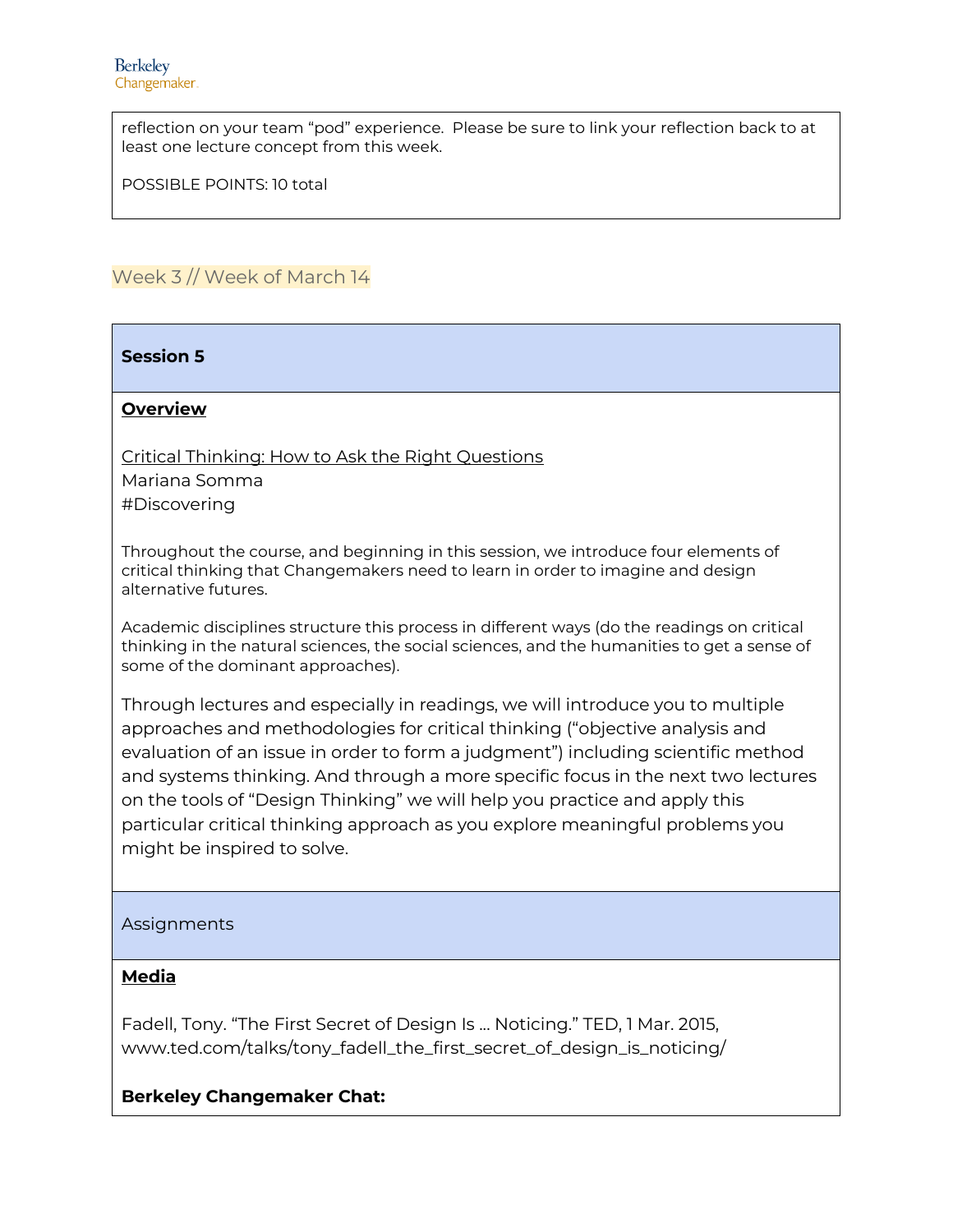- Ula Taylor, H. Michael and Jeanne Williams Department Chair; Professor of African American Studies
- Terry Johnson, Teaching Professor, Bioengineering

## **Reading**

Vallée, Manuel. "Critical Reading in the Social Sciences." GSI Teaching Resource Center, UC Berkeley, 2011, http://gsi.berkeley.edu/gsi-guide-contents/critical-reading-intro/socialscience/

Vendetti, Jann. "Critical Reading in the Natural Sciences." GSI Teaching Resource Center, UC Berkeley, 2011, [https://gsi.berkeley.edu/gsi-guide-contents/critical-reading](https://gsi.berkeley.edu/gsi-guide-contents/critical-reading-intro/natural-sciences/)[intro/natural-sciences/](https://gsi.berkeley.edu/gsi-guide-contents/critical-reading-intro/natural-sciences/)

Johnson, Terry, "How to Read a Scientific Paper", <https://www.youtube.com/watch?v=0nwFSCAacWk>

UC Berkeley Graduate Division. "Critical Reading in the Humanities." GSI Teaching Resource Center, UC Berkeley, 2011, [https://gsi.berkeley.edu/gsi-guide](https://gsi.berkeley.edu/gsi-guide-contents/critical-reading-intro/humanities/)[contents/critical-reading-intro/humanities/](https://gsi.berkeley.edu/gsi-guide-contents/critical-reading-intro/humanities/)

## **Assignment**

Think about an area of change about which you are passionate. This could be in your local community, in your field of interest, or in the world at large. This might be a social cause you'd like to explore, a new product you'd like to create, a scientific or artistic endeavor you hope to make a reality, or a business you're thinking about starting.

Have a conversation with at least one person who is working in the area or change you are interested in. You are not interviewing them, but having a conversation to learn more about their path to that line of work, the skills they use often, and what some of their needs are doing this work.

Use the following mindsets as you explore:

The "beginner's mind" Curiosity over judgement Empathy

Post 2 paragraphs reflecting on this experience on bCourses and leave thoughtful comments for at least 5 peers. Your insights will be crucial for the Session 6 assignment.

Note: Your final project for this course is a "Changemaker Project" where you will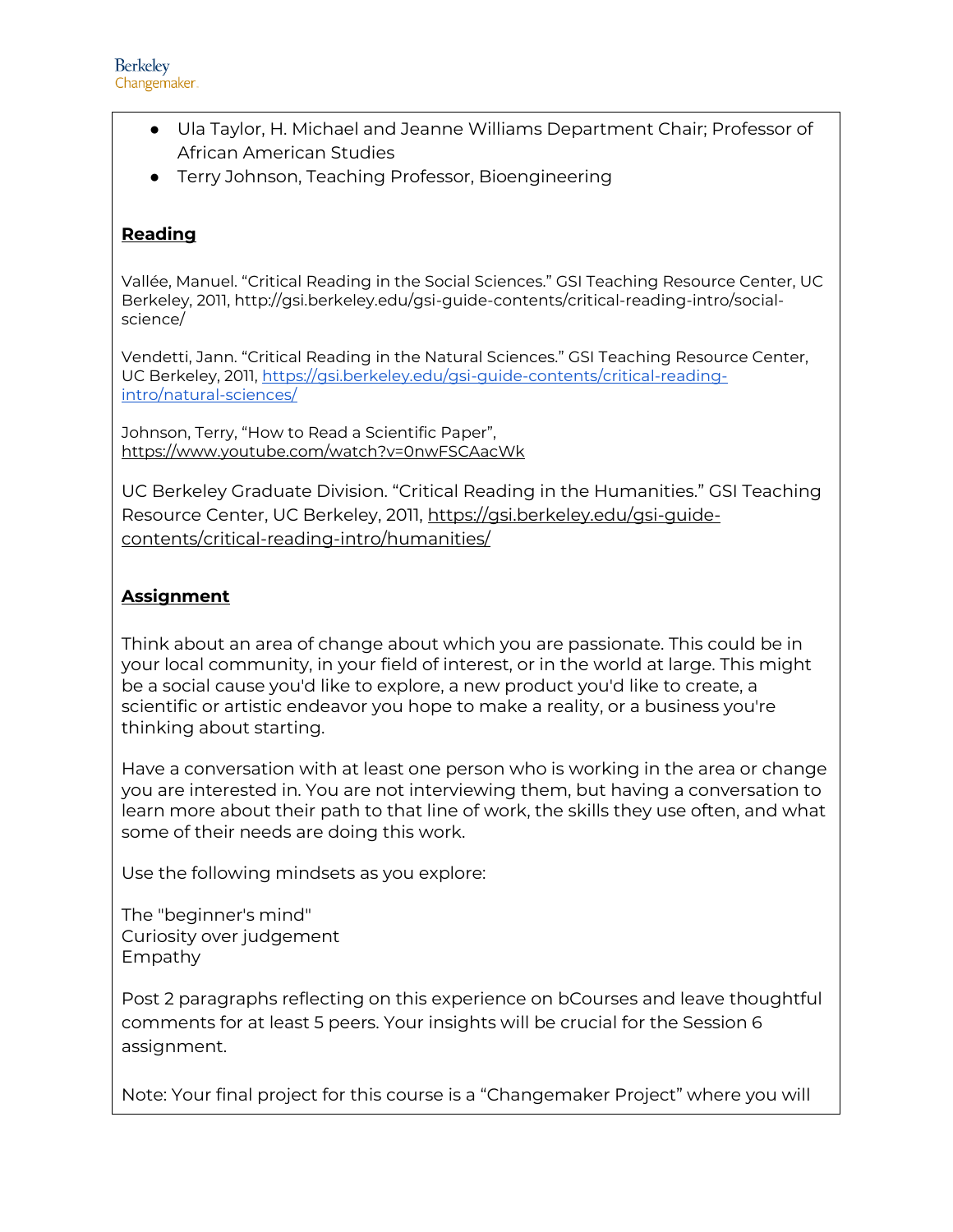create an action strategy for leading a positive change you identify (starting this week). We encourage you to work on the same change concept throughout the semester, but you are not required to do so and may change topics at any time.

## **Session 6**

#### **Overview**

Critical Thinking: How to Select and Frame a Problem Mariana Somma #Discovering

Now we will take the information you have gathered (through online research or through observations, as well as your interviews) and use it to frame a problem. In this session, we will discuss the process of "framing and reframing." The goal is framing the problem in a way that opens possibilities for innovative solutions, new concepts that you will want to test.

Assignments

#### **Media**

TBD

#### **Berkeley Changemaker Chat:**

- Lisa Wymore, Professor and Department Chair, Modern Dance Technique, Choreography
- Maximilian Auffhammer, Regional Associate Dean, Letters & Sciences; George Pardee Professor of International Sustainable Development and Associate Dean of Interdisciplinary Studies

## **Reading**

Conder, Kim, "Three Methods for Solving the Right Problem." InMotionNow.com, June, 2019.

https://www.inmotionnow.com/project-workflow/three-methods-for-solving-the-rightproblems/

(Optional)

Cantero-Gomez, Paloma. "How to Frame a Problem to Find the Right Solution." Forbes, April 2019.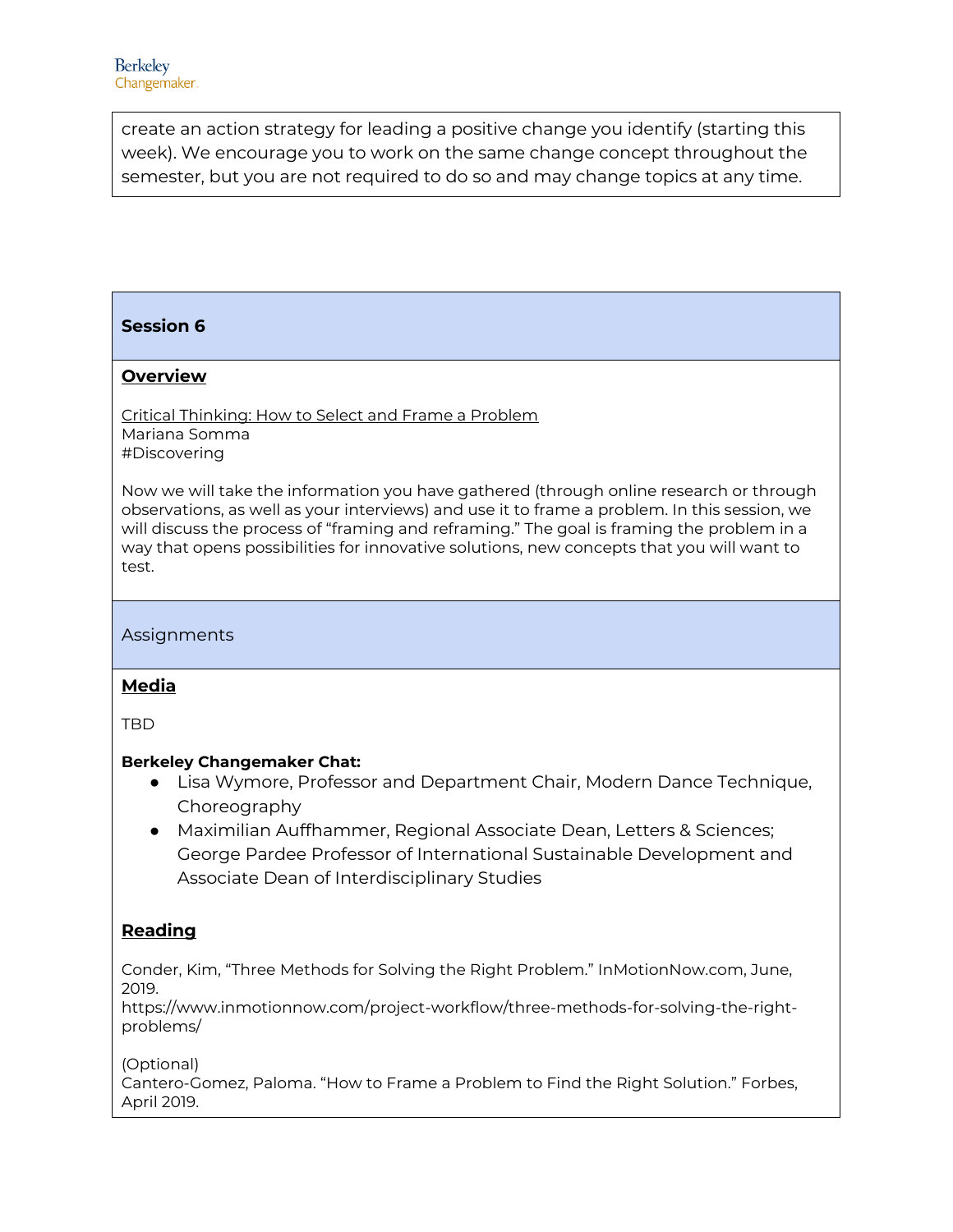https://www.forbes.com/sites/palomacanterogomez/2019/04/10/how-to-frame-a-problemto-find-the-right-solution/#3335d43f5993

(Optional) Spradlin, Dwayne, "Are You Solving the Right Problem?" Harvard Business Review, Sept. 2012. <https://hbr.org/2012/09/are-you-solving-the-right-problem>

## **Assignment**

Based on the readings from Kim Conder and your learning from the session, how might we frame and reframe the problem you are looking at with a new perspective?

Meet with your changemaker pod for 1 hour and ensure that each person has a chance to share their change concept with the group. Help each other practice the approaches you learned in this session (thinking like a journalist; empathize and experiment; channel your inner five-year-old) as you frame and reframe the problem you hope to address throughout the course.

Write a minimum 2-paragraph post on bCourses in which you discuss how you framed and reframed the problem using the approaches you learned in this session as well as what insights you gained from working collaboratively on this in your Changemaker Pod.

POSSIBLE POINTS: 5 total

Enjoy Spring Break // Week of March 21

Week 4 // Week of March 28



#### **Overview**

Critical Thinking: How to Craft an Appropriate Solution Mariana Somma #Discovering

Now we shift focus from framing a situation to changing it. You have now defined a problem space and brought to life the people who live in that space. In this class session we will shift focus from framing the situation to making the situation better. You will have captured a number of opportunities or ideas throughout your research and discussions to date. This class will focus on the process of understanding the user through personas and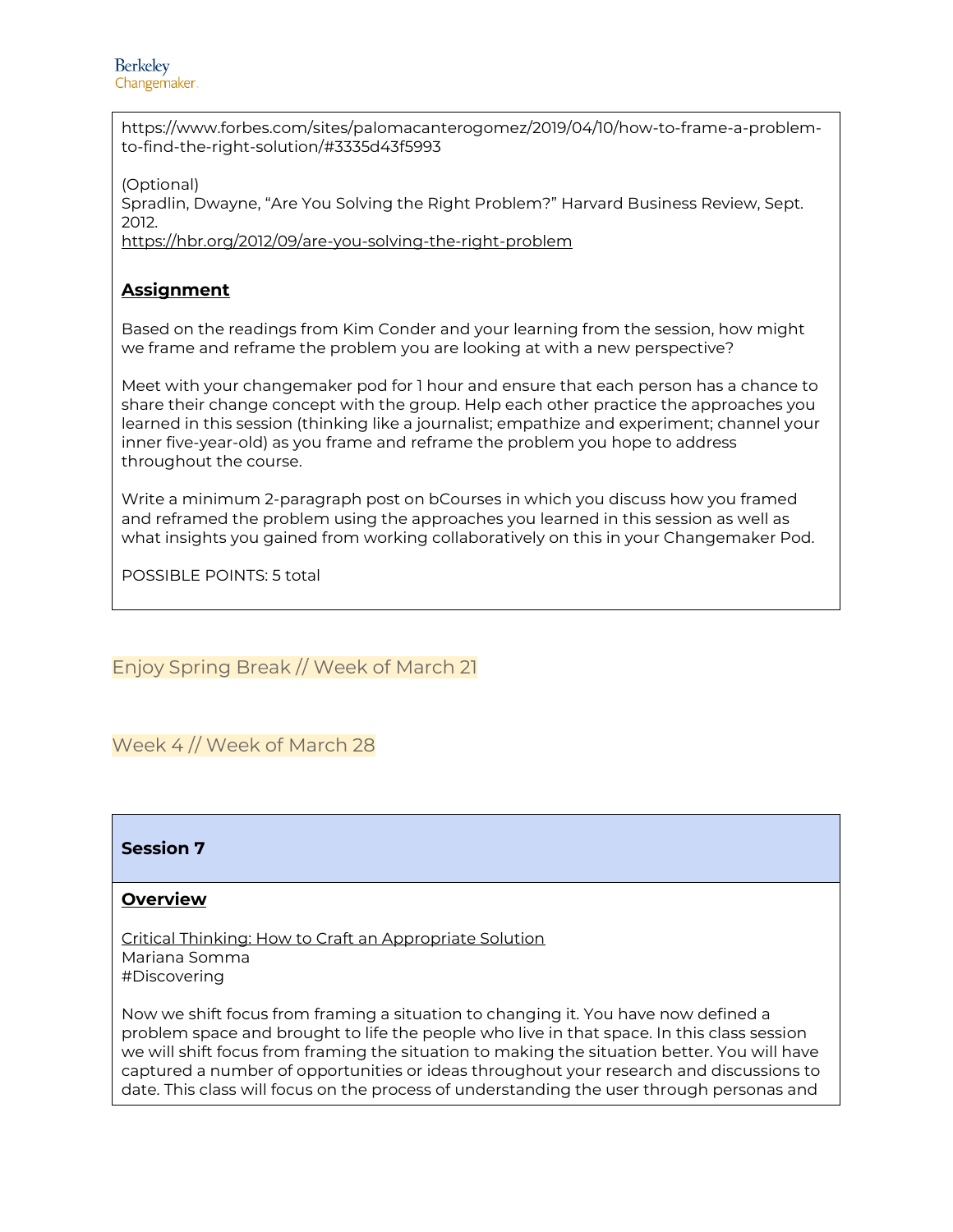empathy mapping, and designing an alternative future – making change.

#### Assignments

#### **Media**

TBD

**Berkeley Changemaker Chat:** Lisa García Bedolla, Vice Provost for Graduate Studies and Dean of the Graduate Division

#### **Reading**

(Optional)

Brown, Jennifer Leigh, "Empathy Mapping: A Guide to Getting Inside a Users' Head." UXBooth.com, June, 2018.

https://www.uxbooth.com/articles/empathy-mapping-a-guide-to-getting-inside-a-usershead/

(Optional)

Friis Dam, Rikke, and Teo, Yu Saiang, "Empathy Map - Why and How to Use It." Interaction Design Foundation, January, 2020.

https://www.interaction-design.org/literature/article/empathy-map-why-and-how-to-use-it (sections on persona and empathy)

(Optional)

"Transcript of President Abraham Lincoln's Second Inaugural Address (1865)." Edited by National Archives and Records Administration, 2000, https://www.ourdocuments.gov/doc.php?flash=false&doc=38&page=transcript

#### **Assignment**

Based on the tools you learned in this session, how might you apply a problem-solving mindset and leverage new insights to solve the "right" problem?

You will have five short reflection questions, each worth 1 point. For each reflection question, you must write a minimum of 15 words, which thoughtfully connect the course concepts to your own changes you are interested in pursuing.

POSSIBLE POINTS: 5 total

**Session 8**

**Overview**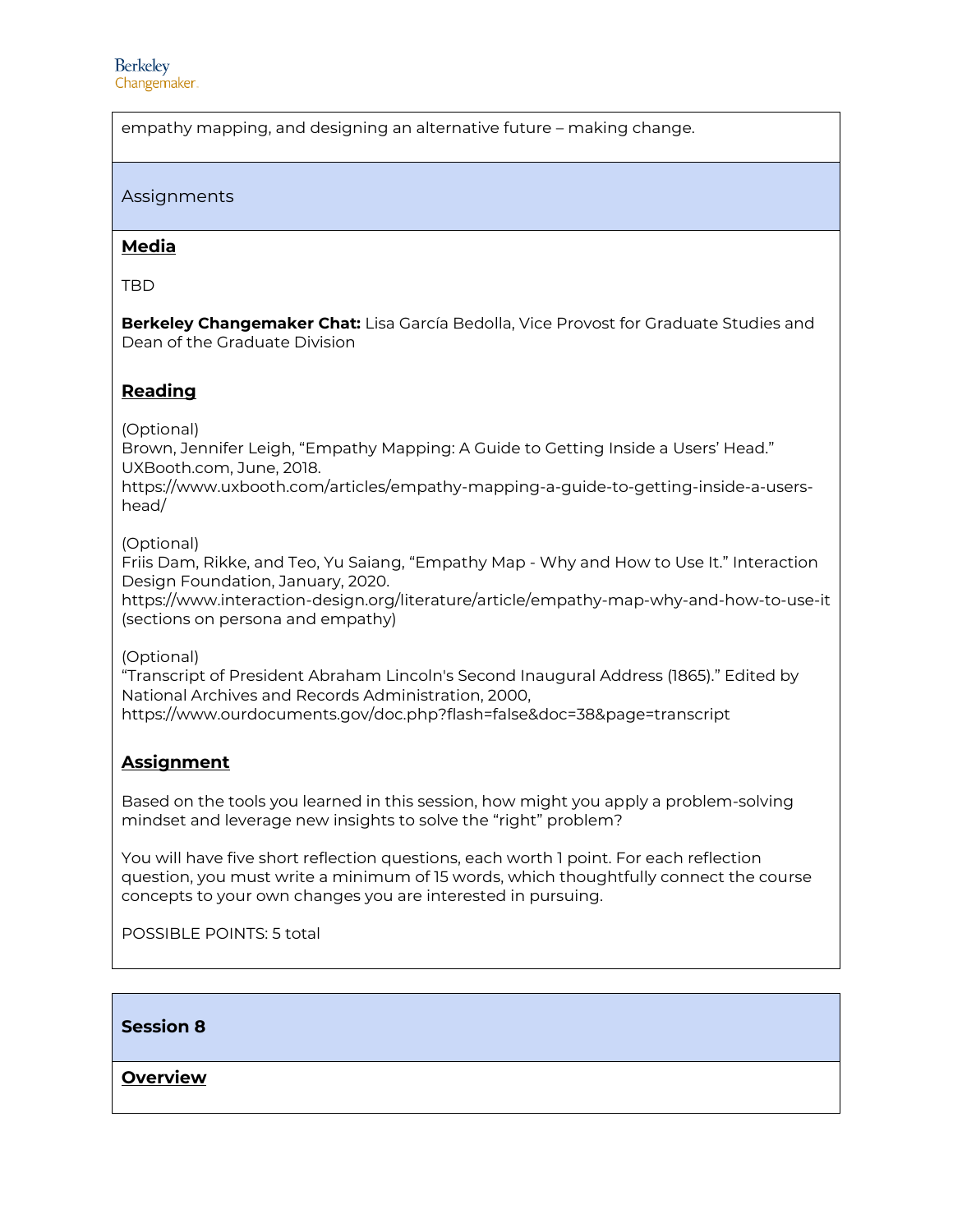Communicating: Persuasion and Storytelling Mariana Somma #Discovering

Finding a situation that you want to change requires you to mobilize or develop support from others. This effort starts with active and empathic listening to those you wish to convince and effective and engaging techniques for enrolling others in your change efforts through persuasion, communicating and storytelling.

Assignments

#### **Media**

Lifebuoy. Help a Child Reach Five - Tree of Life, YouTube, 30 Apr. 2014, [www.youtube.com/watch?v=GCwgKFttQ7M.](http://www.youtube.com/watch?v=GCwgKFttQ7M)

**Berkeley Changemaker Chat:** Oliver O'Reilly, Interim Vice Provost of Undergraduate Education; Professor of Mechanical Engineering

#### **Reading**

Sanchez, Patti. "The Secret to Leading Organizational Change Is Empathy." Harvard Business Review, 20 Dec. 2018, hbr.org/2018/12/the-secret-to-leading-organizationalchange-is-empathy.

#### **Assignment**

VIDEO: Choose a changemaker (alive or dead; famous or not), and film a three-minute (maximum) video of yourself in which you use your critical thinking and communication skills to make a persuasive argument for why this person is a changemaker. Do not spend more than 1 minute on biographical details; spend the majority of your video showing us how this person embodies concepts we have learned in class and what has made them successful in leading change.

POSSIBLE POINTS: 20 total. 15 points for your video, and 5 points for responding to your classmates' videos (one point for each response).

## Week 5 // Week of April 4

**Session 9**

**Overview**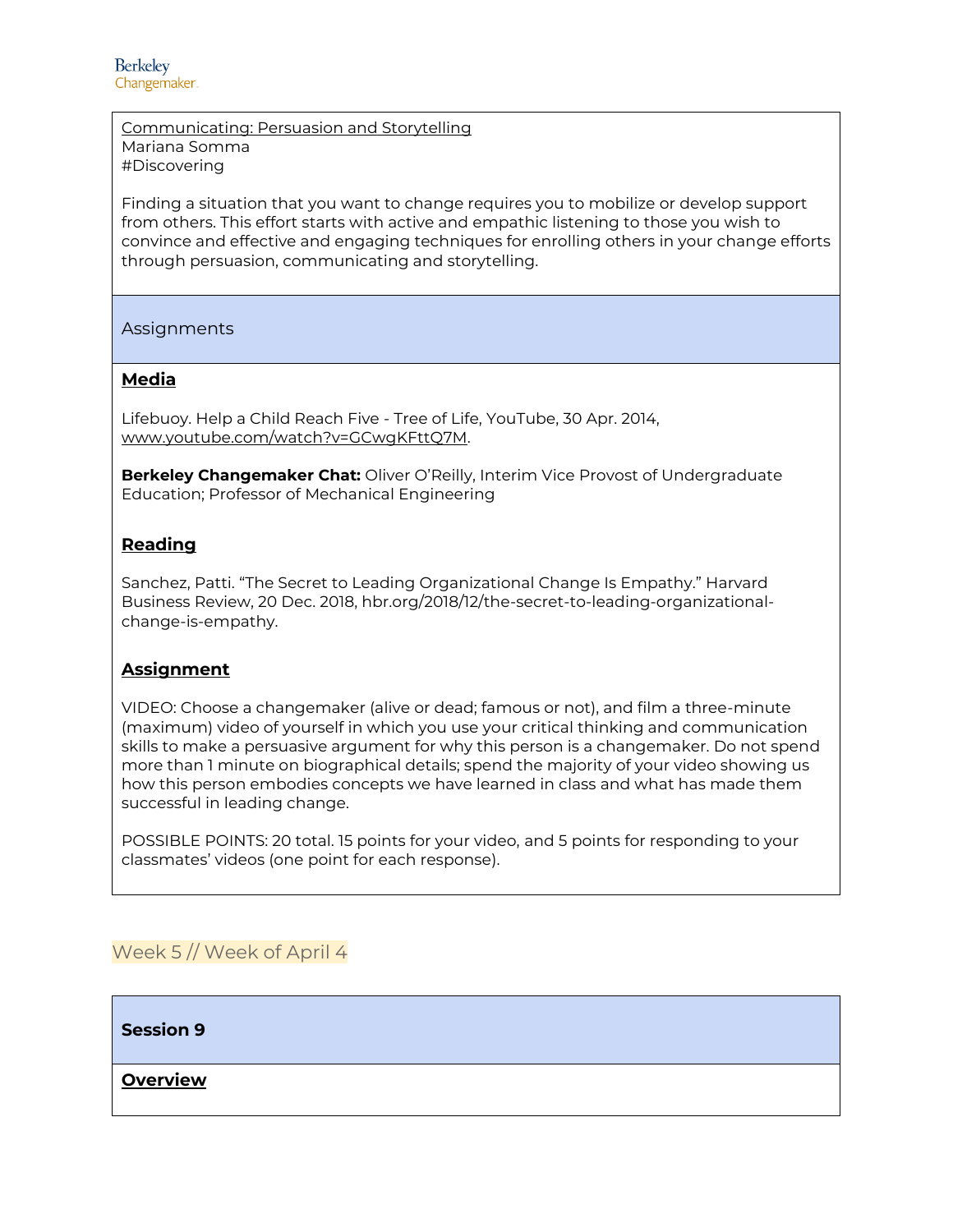#### From Team Member to Team Leader: Humility, Trust, Collaboration Alex Budak #Becoming

While our world is changing faster than ever, so many of the popular narratives of what it means to be a leader today are still stuck in the 20th century. In this session, we explore what effective and inspiring leadership actually looks like in the 21st century, covering crucial topics like trust, humility, collaboration, purpose, listening and adaptability.

Assignments

#### **Media**

Botsman, Rachel. The Currency of the New Economy Is Trust. TED, 2012. https://www.ted.com/talks/rachel\_botsman\_the\_currency\_of\_the\_new\_economy\_is\_trust

**Berkeley Changemaker Chat:** Ken Goldberg, William S. Floyd Jr. Distinguished Chair in Engineering, UC Berkeley; Professor, Industrial Engineering and Operations Research

#### **Reading**

Collins, Jim. "Level 5 Leadership: The Triumph of Humility and Fierce Resolve." Harvard Business Review, 2001, https://hbr.org/2001/01/level-5-leadership-the-triumph-of-humilityand-fierce-resolve -2

#### **Assignment**

REFLECTION:

Reflect on the type of leader that you hope to become. Which of the lecture topics, readings, and insights from the *Berkeley Changemaker Chats* most resonate with you and your leadership goals? How might leadership traits like humility, trust and collaboration help you to be a more inclusive leader? Write a minimum 2-paragraph long reflection bCourses addressing the above points.

Your insights and reflections will be necessary to inform your leadership paper assignment.

## **Session 10**

#### **Overview**

You are a Berkeley Changemaker: See Yourself Leading People Alex Budak #Becoming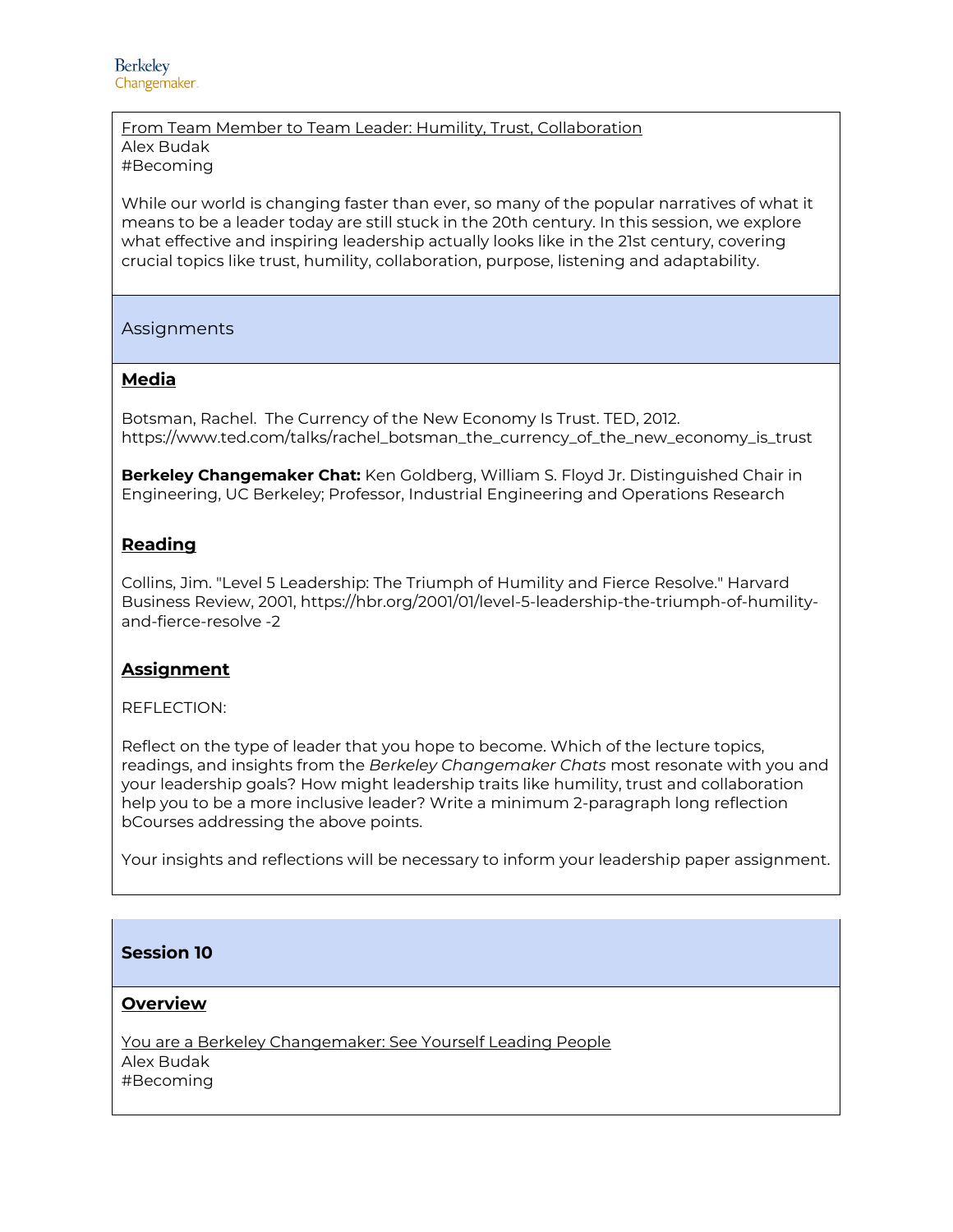Berkeley Changemakers do their most important work through and with other people. Leadership today is not about titles, but about recognizing and seizing potential leadership moments. In this session, we help you reframe your view of leadership from something "other people do," to "something I do" through learning one of the most important leadership lessons for today's rapidly changing world: how to influence without formal authority. We'll cover leading with purpose and contemporary examples of networkedbased approaches to leadership.

#### Assignments

#### **Media**

Dudley, Drew. "Everyday Leadership." TED, 2010, [www.ted.com/talks/drew\\_dudley\\_everyday\\_leadership.](http://www.ted.com/talks/drew_dudley_everyday_leadership)

**Berkeley Changemaker Chat:** Steven Weber, Associate Dean and Head of School; Faculty Director, Center for Long-Term Cybersecurity; Professor in the I School and the Department of Political Science

## **Reading**

Wei-Skillern, Jane, David Ehrlichman, & David Sawyer. The Most Impactful Leaders You've Never Heard Of. 2015, Stanford Social Innovation Review. https://ssir.org/articles/entry/the\_most\_impactful\_leaders\_youve\_never\_heard\_of.

Budak, Alex. "Microleadership," https://alexbudak.com/changemaker-blog/microleadership

## **Assignment**

ACTION: In this session we learn how to "influence without formal authority." Go put these leadership skills to use by trying to convince someone to be in a photo or video while acting/posing like a California Golden Bear. The interpretation is up to them — they might put up growling paws, or they might get on all fours like a real bear. There's lots of room for them to be creative, as long as it's clear what they are doing. It's a funny thing to ask for, so you will need to try out and use your new influence super powers you learned in this session to make this happen!

Fine print: You may not tell participants that this is for a class (until after they have posed for the photo/video), but you can use any/all of the influence techniques we learn. The person you choose may not be a family member. Post your photo/video to bCourses (if your participant is willing) and write 1 paragraph about which influence techniques you attempted (be sure to use specific approaches you learned in lecture) and the efficacy of each. With their permission, you are also welcome to post it on Instagram, just be sure to tag us @UCBChangemaker

POSSIBLE POINTS: 5 total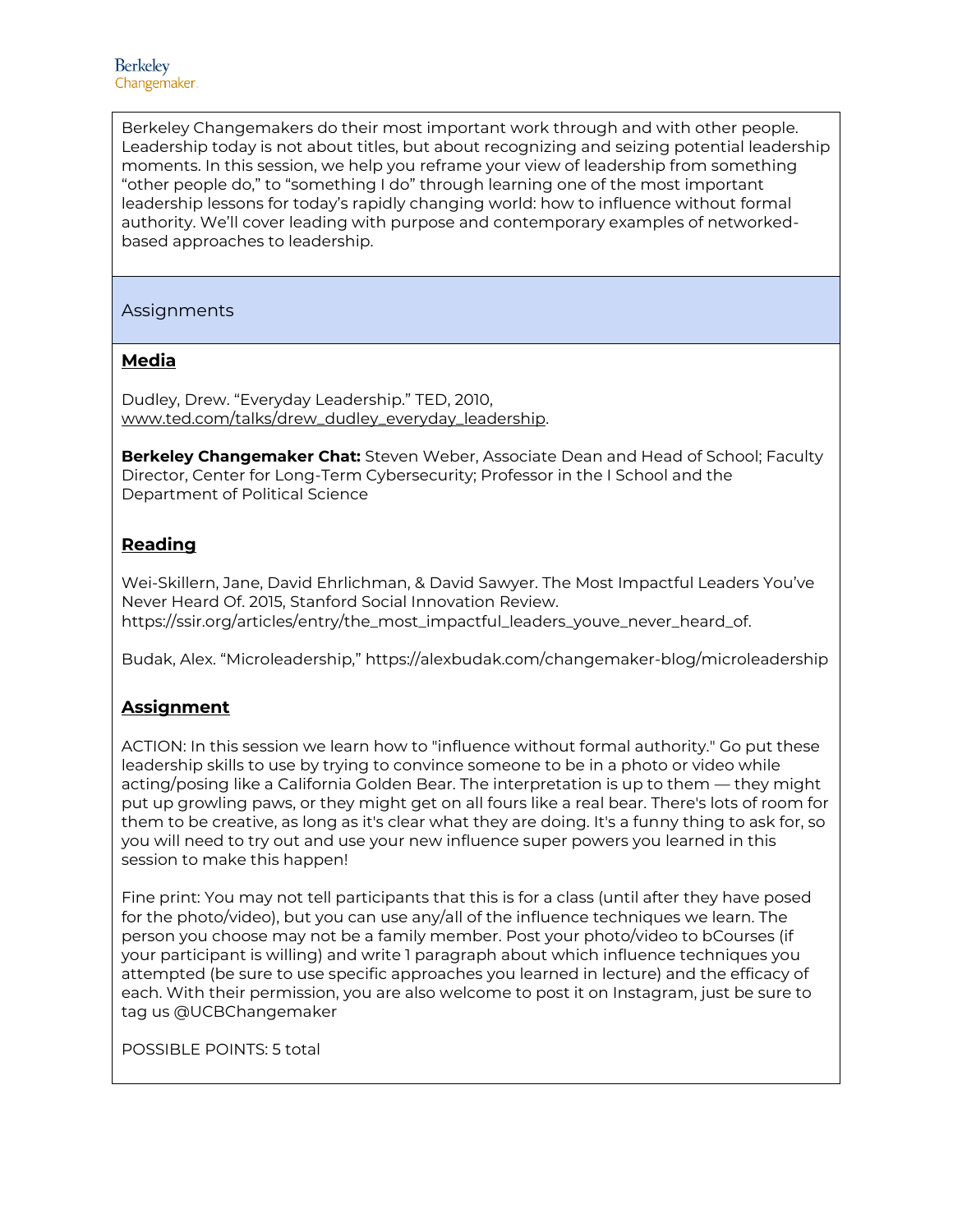## Week 6 // Week of April 11

#### **Session 11**

#### **Overview**

Become the Leader You Wish You Had Alex Budak #Becoming

Just as this class celebrates diverse approaches to changemaking, we also recognize that there is no single leadership style today. Part of becoming a Berkeley Changemaker is finding your unique leadership voice and your own leadership style. Through a discussion of inclusive leadership, servant leadership and leadership that gets results, you will find ways to lead which are true to your own style, personality and lived experience — and how you, as a leader, can encourage others to find their own leadership voice.

#### Assignments

#### **Media**

Sinek, Simon. Why Good Leaders Make You Feel Safe | Simon Sinek. TED, 19 May 2014, [www.youtube.com/watch?v=lmyZMtPVodo.](http://www.youtube.com/watch?v=lmyZMtPVodo)

**Berkeley Changemaker Chat:** Ron Hassner, Chancellor's Professor of Political Science; Helen Diller Family Chair in Israel Studies

#### **Reading**

Goleman, Daniel. "Leadership That Gets Results." Harvard Business Review. March-April 2000. pp. 2-17

## **Assignment**

WRITING: 2-3 page Leadership Essay (upload to bCourses)

This assignment asks you to reflect on leadership: both your experiences with it so far, and on the leader you hope to become as a result of this class. Please combine self-reflection, analysis and synthesis of all aspects of this class (lectures, readings, exercises, discussions, media) into a thoughtful essay which answers one or more (your choice) of the following topics:

● What has your experience been with the topic of leadership up until now? Whom have you looked to as leadership role models and how have you developed your own leadership style? How do these approaches fit with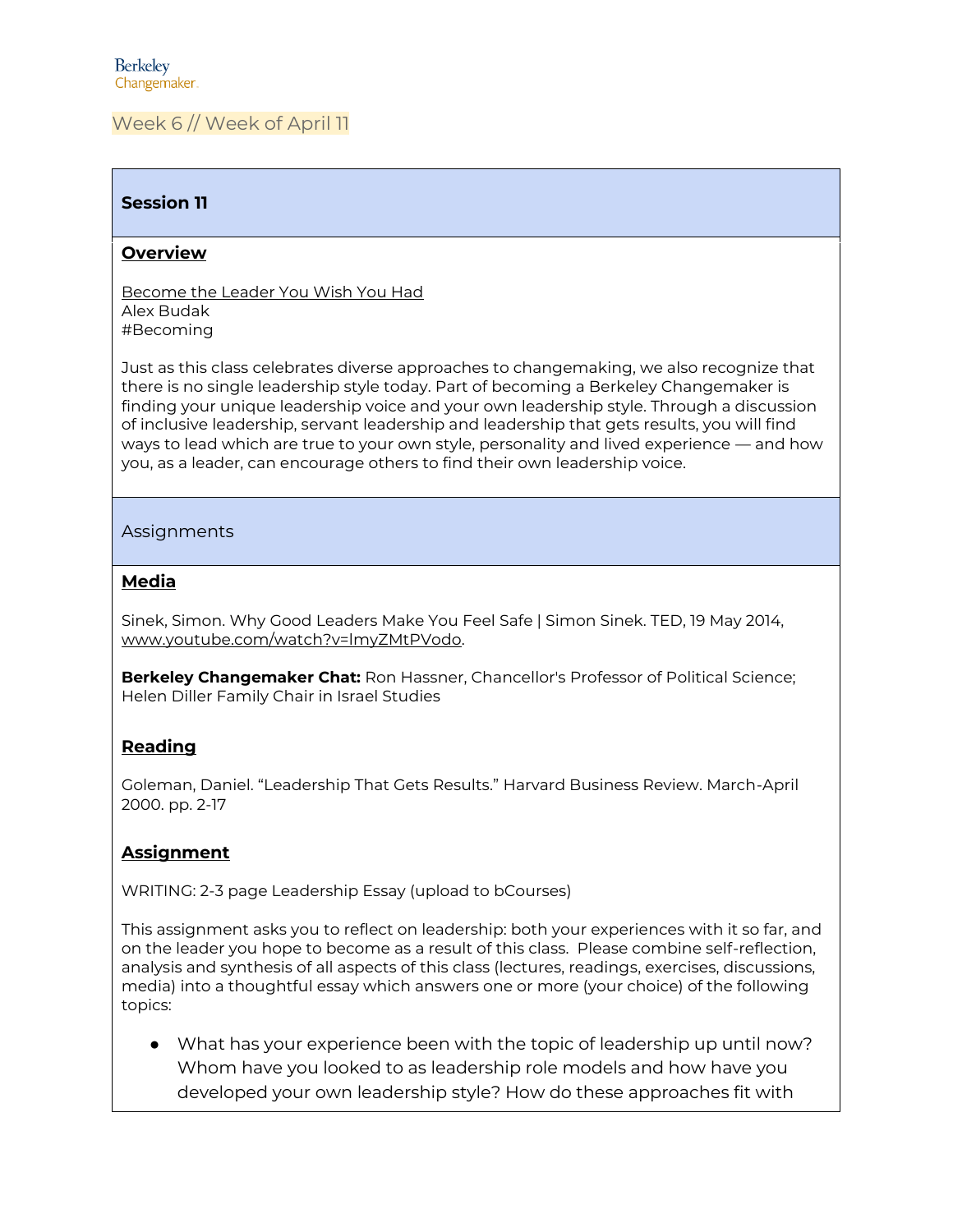what we've been discussing?

- How has this class changed your perspective on leadership?
- Imagine it is 10 years from today: what type of leader do you hope to become and how will you get yourself there?
- Why does it seem the world is filled with so many people who appear to not be fulfilling their leadership potential? What could be done about this?
- What leadership advice would you give to your younger self?

POSSIBLE POINTS: 20 total

## **Session 12**

#### **Overview**

Intrapreneurship: Leading positive change from where you are Alex Budak #Discovering

Though we in Silicon Valley often glorify the lone entrepreneur, the solo innovator, the single changemaker, the truth is that real change takes all of us pursuing meaningful change in our own way. Often, this means leading change from within an organization whether a company, a hospital, a theatre or a lab. This session explores what research shows are the most common reasons change initiatives fail (and how we can proactively work to overcome them), as well as strategies for leading and leveraging change within existing structures.

#### Assignments

## **Media**

Williams, Autumn. "The Physics of Changemaking." YouTube, TEDx Crenshaw, 14 Nov. 2018, [www.youtube.com/watch?v=yF450gYUv9I.](http://www.youtube.com/watch?v=yF450gYUv9I)

**Berkeley Changemaker Chat:** Glynda Hull, Elizabeth H. and Eugene A. Shurtleff Chair in Undergraduate Education

## **Reading**

Chamorro-Premuzic, Tomas. "Why You Should Become an 'Intrapreneur.'" Harvard Business Review, 26 Mar. 2020, hbr.org/2020/03/why-you-should-become-an-intrapreneur.

## **Assignment**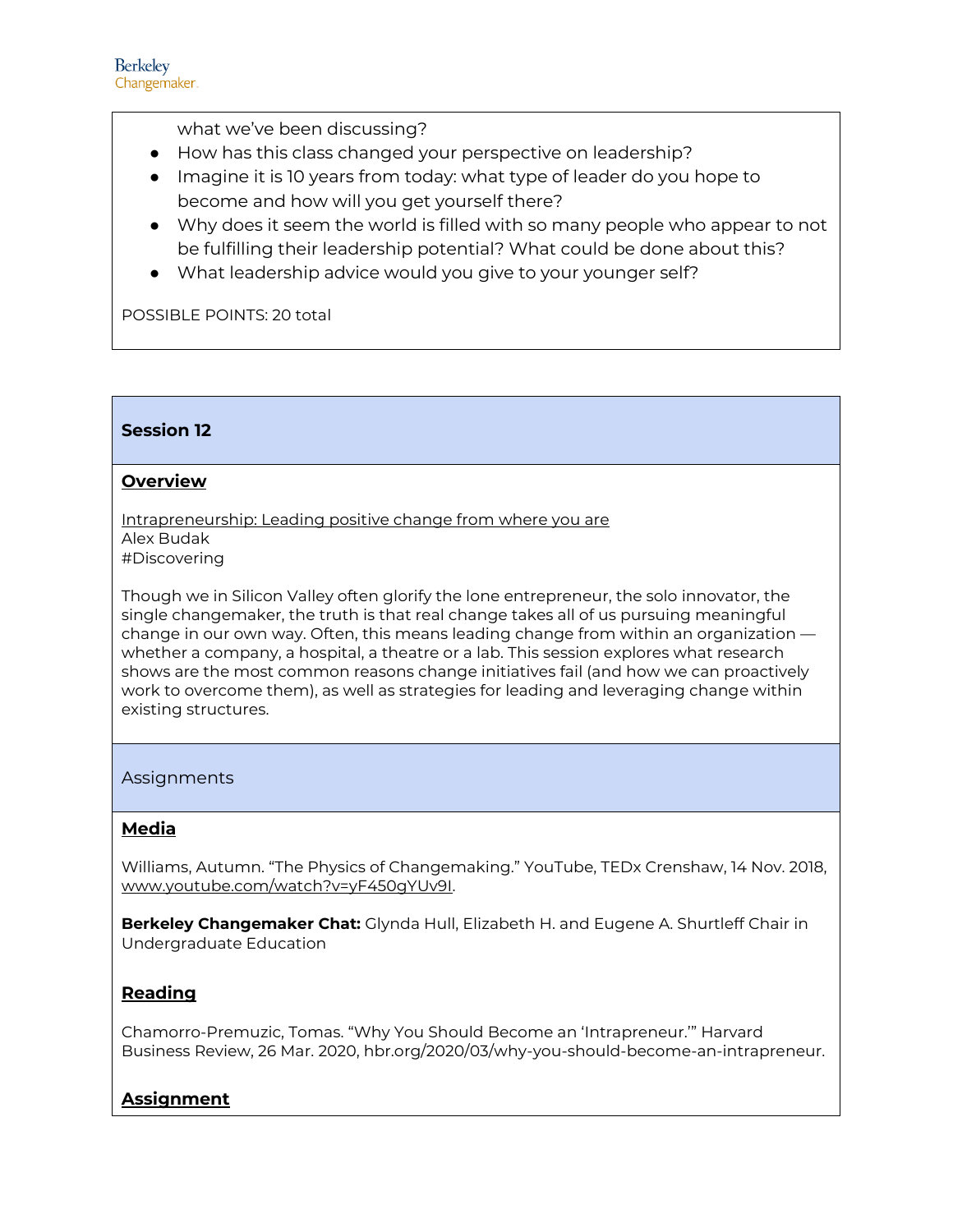REFLECTION: No matter your academic discipline, you can be a Berkeley Changemaker. The Berkeley Changemaker Chats (the featured interviews with faculty and entrepreneurs) have shown how different disciplines approach changemaking in different ways. This assignment asks you to make connections and find similarities and differences among these different changemaker approaches you've learned in these changemaker chats.

CONCEPT MAP / MIND MAP: You will create a [concept map](https://en.wikipedia.org/wiki/Concept_map) in which you visually display the relationship between the varied approaches to changemaking. The format and style are up to you, but be sure to include at least 12 different terms/ideas/concepts derived from the Berkeley Changemaker Chats. You might choose to compare a couple of specific videos, or you might pull out more universal themes from across many. Be sure to make references to specific videos in your map, e.g. you might put "'Don't be afraid to change direction' — Steve Weber" on one of your concepts.

DISCUSSION: Post your concept map image on bCourses. You may draw your map by hand on paper and take a photo; use digital tools like Google Slides or Photoshop; or even online templates like [Mindmeister.](https://www.mindmeister.com/345391632/concept-map)

POSSIBLE POINTS: 5 total

## Week 7 // Week of April 18

#### **Session 13**

#### **Overview**

Your Changemaker Toolkit Alex Budak #Discovering

A doctor has her set of instruments and a musician has his. So, too, does a changemaker have a set of tools (techniques, approaches, models, frameworks) which enable them to effectively lead change. This session introduces you to two approaches for strategizing, communicating and taking action for change: the "theory of change" model and the "changemaker canvas." We will also discuss "systems thinking for changemakers" and how to evaluate and scale change initiatives.

#### Assignments

#### **Media**

Stevenson, Bryan. "Do Some Uncomfortable and Inconvenient Things," June 27, 2018. http://amp.timeinc.net/fortune/2018/06/26/bryan-stevenson-ceo-initiative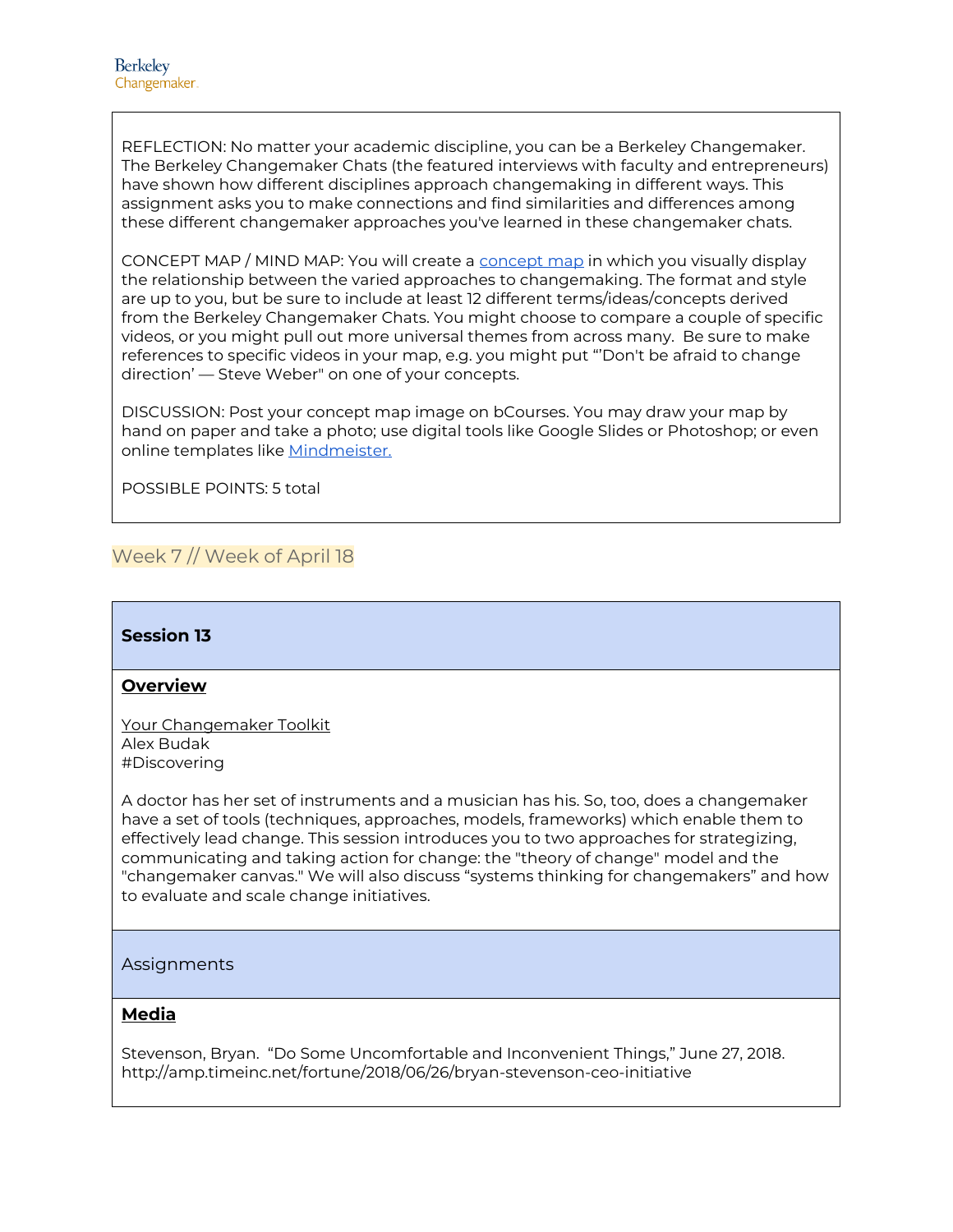#### **Berkeley Changemaker Chat:**

● Anthony Cascardi, Dean, Arts and Humanities; Sidney and Margaret Ancker Distinguished Professor of Rhetoric, Comparative Literature, and Spanish

## **Reading**

USAID Learning Lab. What Is This Thing Called 'Theory of Change'? USAID, 17 Jan. 2018, usaidlearninglab.org/lab-notes/what-thing-called-theory-change.

(Optional)

Gertler, Paul et. al. Impact Evaluation in Practice. The World Bank, 2011. Chapters 1, 2, 10. https://siteresources.worldbank.org/EXTHDOFFICE/Resources/5485726- 1295455628620/Impact\_Evaluation\_in\_Practice.pdf

## **Assignment**

Berkeley Changemaker Vision Paper:

Close your eyes and imagine that it's your graduation day from UC Berkeley.

(Okay, now open your eyes so you can read the rest of the assignment).

This paper asks you to paint a picture for your time at UC Berkeley (whether that's 1, 2, 3, or 4 years from now), and detail what you will do between now and then as a Berkeley Changemaker based on what you've learned in this course.

What lessons from this class will you apply to your time on campus (for instance Prof. Pearce's lessons on teaming, or Prof. Taylor's advice for creatively overcoming setbacks) in your work both inside and outside the classroom as a Berkeley Changemaker? What are your goals and aspirations? And how will your newly-developed Berkeley changemaker identity and skills help make those goals achievable for you?

Write a letter of advice to yourself right now from your future self (the Cal graduate you will become), advising yourself on achieving those goals by applying Berkeley Changemaker lessons from the class.

Write a 2-3 page (double-spaced) letter describing your dreams and goals during your time at Cal, and identify and explain how a minimum of 4 specific lessons from class (more are welcome) will help you achieve them.

POSSIBLE POINTS: 15 total

#### **Session 14**

#### **Overview**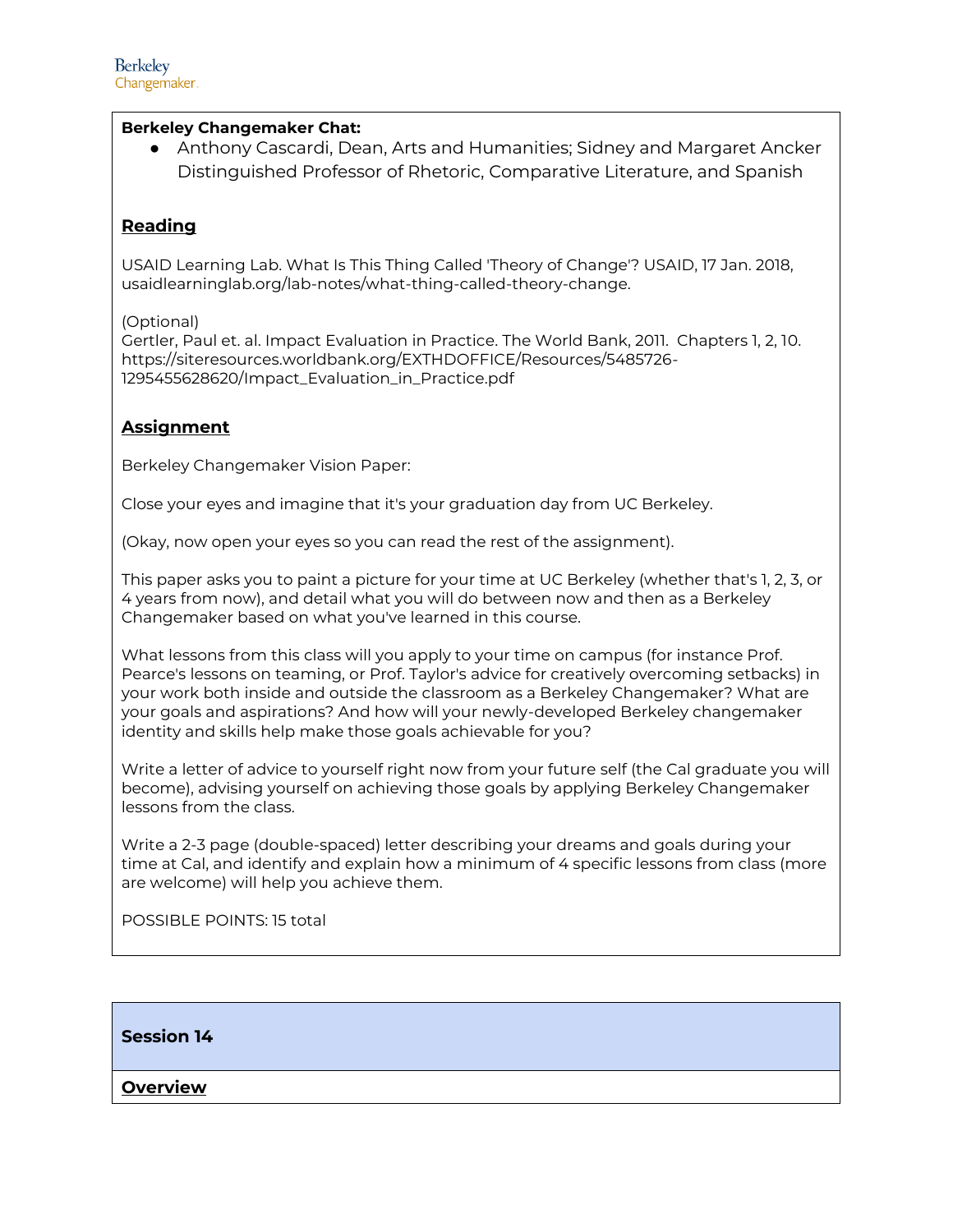From Idea to Action: Your Changemaking Toolkit Alex Budak #Discovering

Change requires action! After all, it's changemaking, not "change thinking!" This session helps you move from that crucial (and often confusing) first stage of having an idea for change but being unsure what to do to develop the confidence and skills how to start making real change happen.

Assignments

#### **Media**

#### **Berkeley Changemaker Chats:**

- Jasper Rine, Richard and Rhoda Goldman Professor of Genetics and Development
- Nanxi Liu, CEO, Enplug & Co-Founder, Nanoly Bioscience

#### **Reading**

Ibarra, Hermina. Act Like a Leader, Think Like a Leader. Harvard Business Review Press, 2015. Chapters 1, 5.

Blank, Steve. Why The Lean Start-Up Changes Everything. Harvard Business Review, 2013.

#### **Assignment**

REFLECTION: Whether or not we are an entrepreneur, we can all think and act entrepreneurially. As this session's lectures and Steve Blank's article teach us, the Lean Startup methodology — which itself is rooted in the scientific method — can be applied to change initiatives of all kinds. Write 1 paragraph where you apply insights on how the lean startup model can help you turn your own change initiative idea into action.

POSSIBLE POINTS: 5 total

## Week 8 // Week of April 25

**Session 15**

**Overview**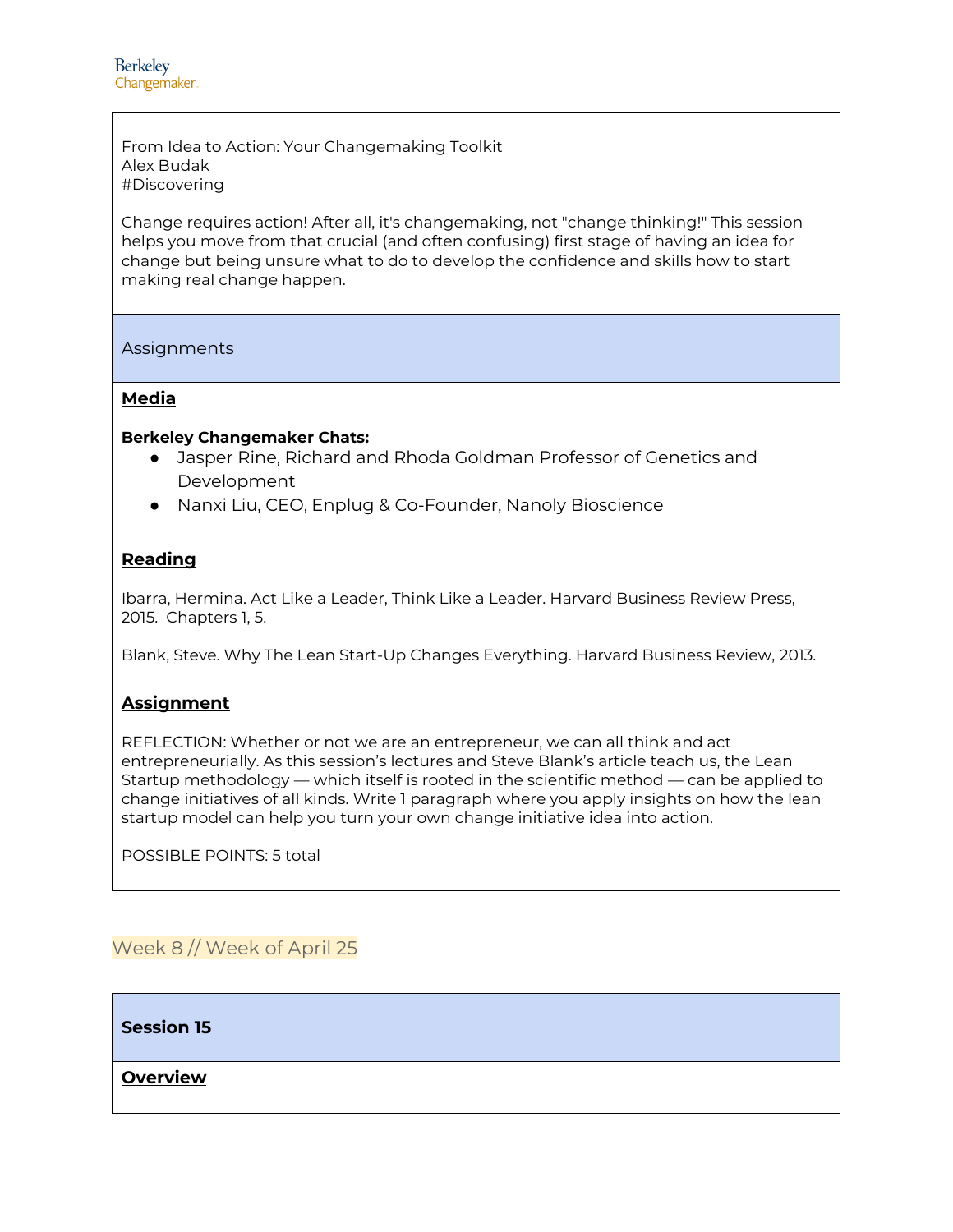Your Berkeley Changemaker Journey Alex Budak & Rich Lyons #Becoming

In our final session, we briefly look back at all that we've learned during these eight weeks and we project forward to help you get clarity on all of the opportunities that lie ahead for you as you officially become a *Berkeley Changemaker*! Topics include:

- Catalyzing Change through Culture
- Opportunities to be a Berkeley Changemaker on campus
- Opportunities to be a Changemaker beyond campus
- Advice from fellow Berkeley Changemakers (Changemaker Advisory Board members)
- Closing

#### **Assignments**

#### **Media**

**Berkeley Changemaker Chat:** Janet Yellen, United States Secretary of the Treasury and Eugene E. and Catherine M. Trefethen Professor Emeritus of Business Administration

#### **Reading**

Toro, Guillermo del. "Why Being Optimistic Is a Radical Choice." Time, 7 Feb. 2019, time.com/5520554/guillermo-del-toro-radical-optimism/.

#### **Assignment**

FINAL: Now that you have identified a positive change you would like to make on campus, in your community, or beyond, create an action plan. You will use the [Changemaker](http://alexbudak.com/canvas)  [Canvas](http://alexbudak.com/canvas) as a tool to help you outline a strategy for taking action. Upload a completed canvas which details the change you hope to lead and the strategies/tactics specified in the model which will help you achieve your changemaker goal.

THEN: Take the "Post-Class Berkeley Changemaker Impact Assessment" end-of-class survey.

POSSIBLE POINTS: 25 total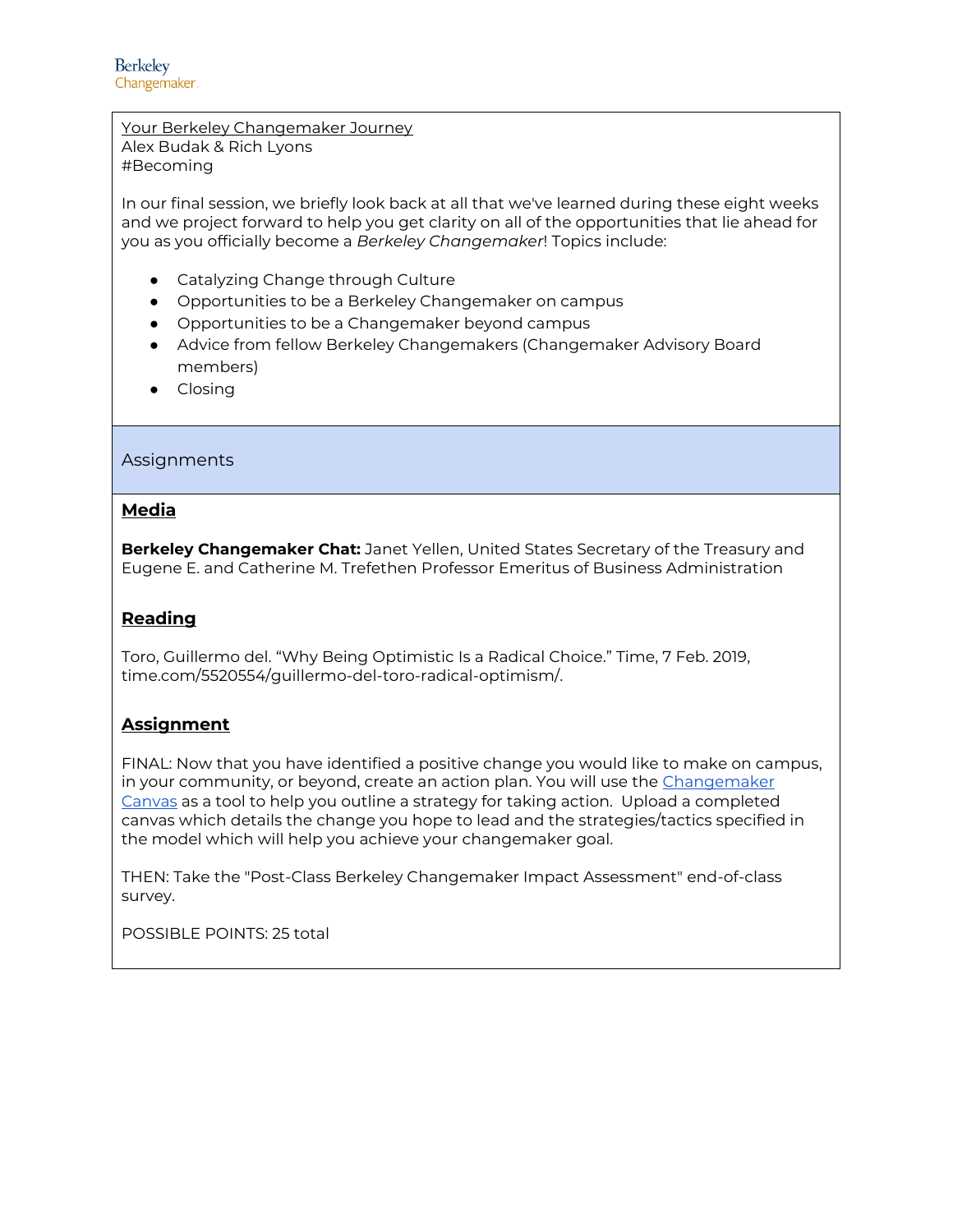## Course Policies

## **Promptness**

Homework assignments and discussion forum postings all have specific final due dates and times. You will not receive full credit if assignments are submitted after the indicated due date.

Further, each online activity must be submitted through the course website by the due date. Fax or email submission will not be accepted. Students who wait until the final hours prior to a submission deadline risk having problems with their ISP, hardware, software, or various other site access difficulties. Therefore, it is advisable to submit assignments through the course website early. Students should plan accordingly and get into the habit of checking the course website several times each week, and submitting and posting early.

## **Scheduling Conflicts**

Please notify your GSI in writing by the end of the first week of the term about any known or potential extracurricular conflicts (such as religious observances or team activities). We will try our best to help you with making accommodations, but cannot promise them in all cases. In the event there is no mutually-workable solution, you may be dropped from the class.

## **Honor Code**

The student community at UC Berkeley has adopted the following Honor Code: "As a member of the UC Berkeley community, I act with honesty, integrity, and respect for others." The expectation is that you will adhere to this code.

## **Collaboration and Independence**

Reviewing lecture and reading materials and studying can be enjoyable and enriching things to do with fellow students. This is recommended. However, unless otherwise instructed, homework assignments and the final project are to be completed independently and materials submitted as homework should be the result of one's own independent work.

## **Cheating**

Anyone caught cheating in this course will receive a failing grade in the course and will also be reported to the University Center for Student Conduct. Discussions and assignments are to be completed without the assistance of other people.

## **Plagiarism**

To copy text or ideas from another source without appropriate reference is plagiarism and will result in a failing grade for your assignment and usually further disciplinary action. For additional information on plagiarism and how to avoid it, explore the resources linked below:

[UC Berkeley Library Citation Page, Plagiarism Section](http://www.lib.berkeley.edu/instruct/guides/citations.html#Plagiarism)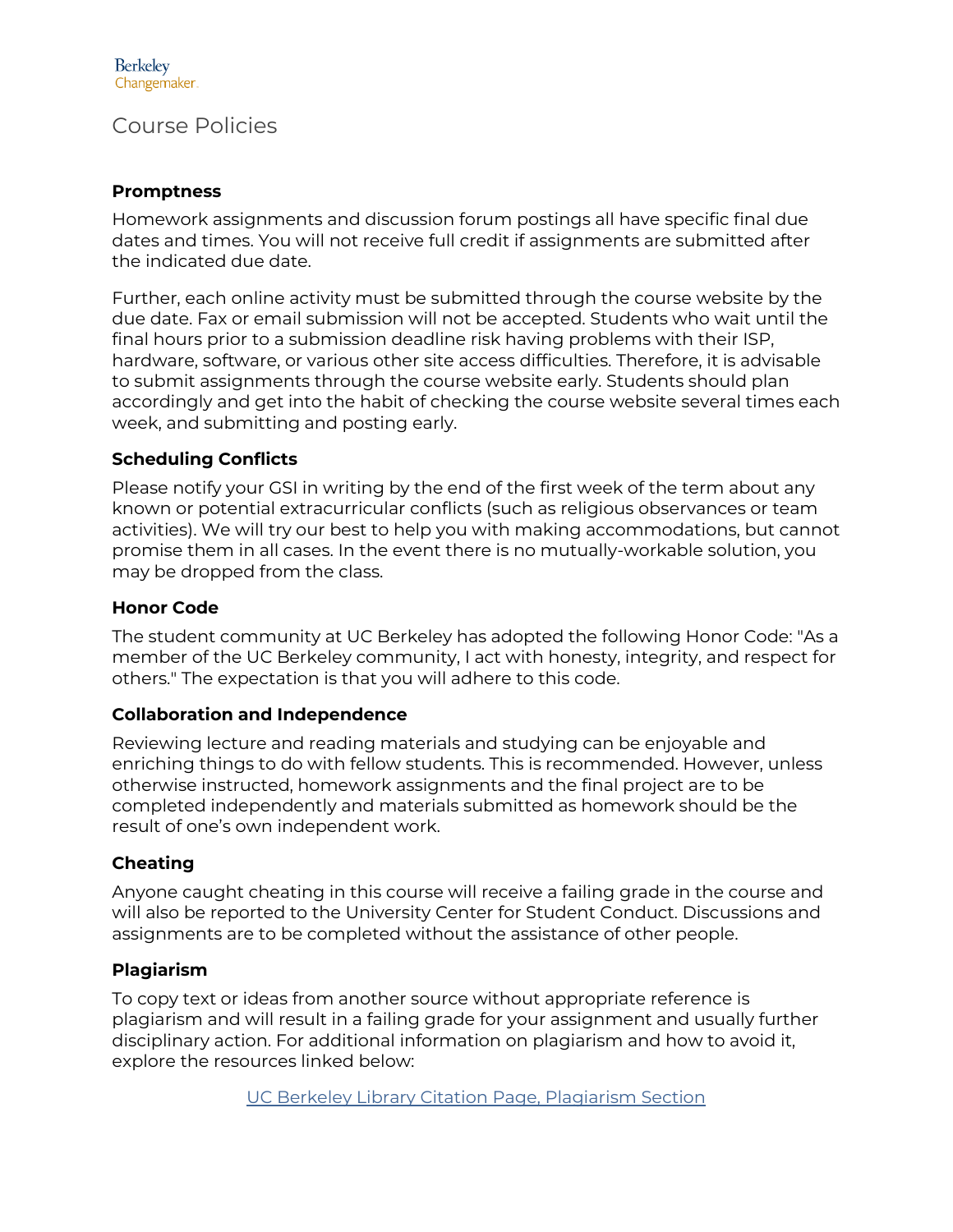## [GSI Guide for Preventing Plagiarism](http://gsi.berkeley.edu/teachingguide/misconduct/prevent-plag.html)

## **Academic Integrity and Ethics**

You are a member of an academic community at one of the world's leading research universities. Universities like Berkeley create knowledge that has a lasting impact in the world of ideas and on the lives of others; such knowledge can come from an undergraduate paper as well as the lab of an internationally known professor. One of the most important values of an academic community is the balance between the free flow of ideas and the respect for the intellectual property of others. Researchers don't use one another's research without permission; scholars and students always use proper citations in papers; professors may not circulate or publish student papers without the writer's permission; and students may not circulate or post materials (handouts, exams, syllabi--any class materials) from their classes without the written permission of the instructor.

Any test, paper or report submitted by you and that bears your name is presumed to be your own original work that has not previously been submitted for credit in another course unless you obtain prior written approval to do so from your instructor. In all of your assignments, including your homework or drafts of papers, you may use words or ideas written by other individuals in publications, web sites, or other sources, but only with proper attribution. If you are not clear about the expectations for completing an assignment or taking a test or examination, be sure to seek clarification from your instructor beforehand. Finally, you should keep in mind that as a member of the campus community, you are expected to demonstrate integrity in all of your academic endeavors and will be evaluated on your own merits. The consequences of cheating and academic dishonesty including a formal discipline file, possible loss of future internship, scholarship, or employment opportunities, and denial of admission to graduate school—are simply not worth it.

## **Incomplete Course Grade**

Students who have substantially completed the course but for serious extenuating circumstances, are unable to complete the final project, may request an Incomplete grade. This request must be submitted in writing or by email to the GSI and course instructor. You must provide verifiable documentation for the seriousness of the extenuating circumstances. According to the policy of the college, Incomplete grades must be made up within the first three weeks of the next semester.

## **Accommodations and Supportive Measures**

The purpose of academic accommodations is to ensure that all students have a fair chance at academic success. Disability, or hardships such as basic needs insecurity, uncertain documentation and immigration status, medical and mental health concerns, pregnancy and parenting, significant familial distress, and experiencing sexual violence or harassment, can affect a student's ability to satisfy particular course requirements. Students have the right to reasonable academic accommodations, without having to disclose personal information to instructors. For more information about accommodations, scheduling conflicts related to religious creed or extracurricular activities, please see the Academic Accommodations hub